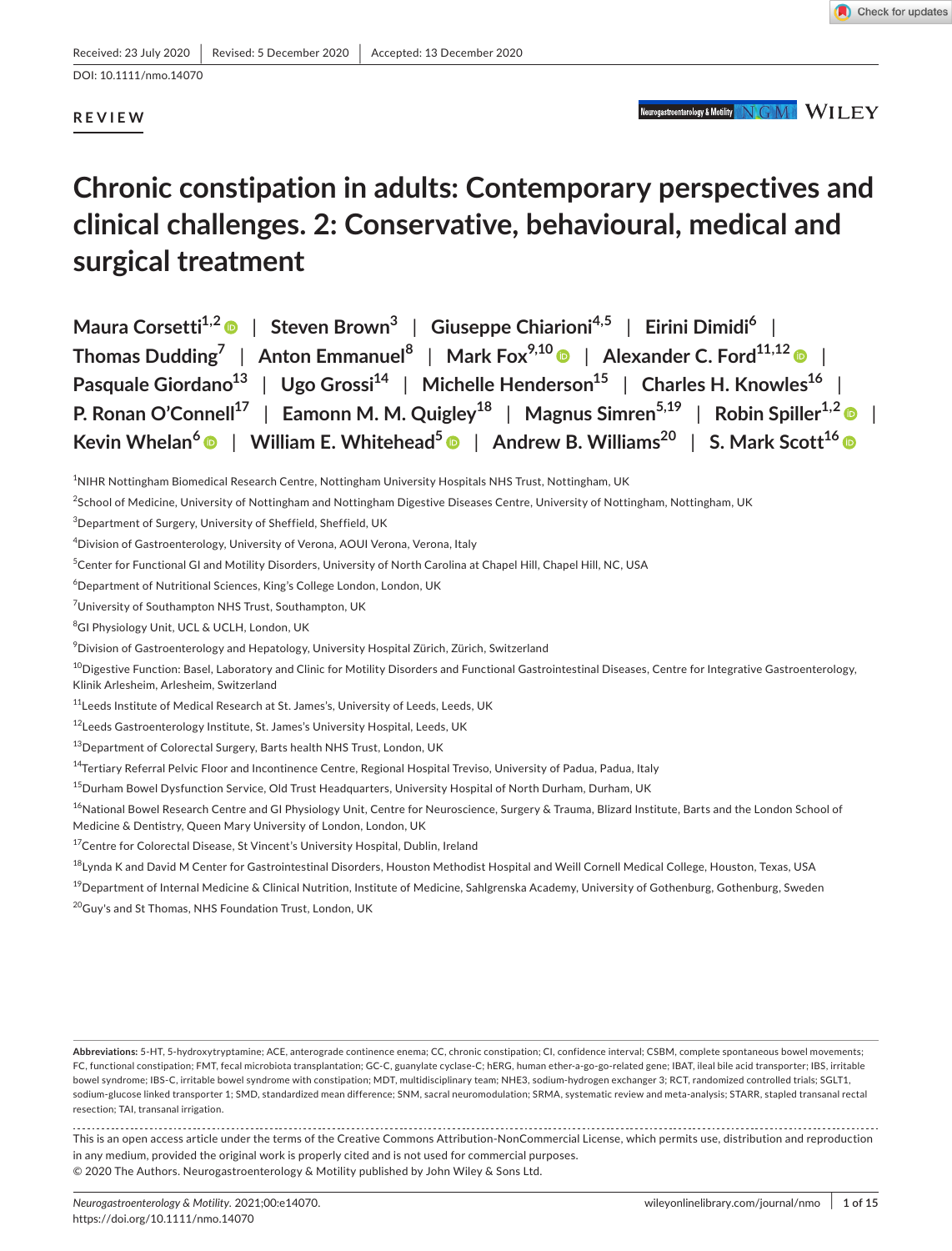**Correspondence**

Maura Corsetti, Nottingham Digestive Diseases Biomedical Research Centre, Queens Medical Centre – D Floor, West Block, Derby Road, Nottingham, NG7 2UH, UK.

#### Email: [maura.corsetti@nottingham.ac.uk](mailto:maura.corsetti@nottingham.ac.uk)

#### **Abstract**

**Background:** Chronic constipation is a prevalent disorder that affects quality of life of patients and consumes resources in healthcare systems worldwide. In clinical practice, it is still considered a challenge as clinicians frequently are unsure as to which treatments to use and when. Over a decade ago, a Neurogastroenterology and Motility journal supplement devoted to the investigation and management of constipation was published (*Neurogastroenterol Motil* 2009;21(Suppl 2):1). In October 2018, the 3rd London Masterclass, entitled "Contemporary management of constipation" was held. The faculty members of this symposium were invited to write two reviews to present a collective synthesis of talks presented and discussions held during this meeting. The first review addresses epidemiology, diagnosis, clinical associations, pathophysiology, and investigation.

**Purpose:** The present is the second of these reviews, providing contemporary perspectives and clinical challenges regarding behavioral, conservative, medical, and surgical treatments for patients presenting with constipation. It includes a management algorithm to guide clinical practice.

**KEYWORDS** algorithm, constipation, IBS-C, treatment

#### **1**  | **INTRODUCTION**

Chronic constipation (CC) remains a clinical challenge, with outcomes to a variety of interventions (behavioral, conservative, medical, and surgical) that are frequently suboptimal. Over a decade ago, a Neurogastroenterology and Motility journal supplement devoted to the investigation and management of constipation was published, disseminating all themes covered during a preceding twoday meeting held in London [1]. In October 2018, the 3rd London Masterclass, entitled "Contemporary management of constipation" was held, again over 2 days, and again boasting a world-renowned faculty. By way of dissemination, two side-by-side review articles have been produced, which represent a collective synthesis of talks presented and discussions held during this meeting. The authors were all invited faculty members. These reviews provide not only an update on topics addressed in the previous journal supplement, but also a state-of-the-art overview of the clinical management of this prevalent and often difficult-to-treat condition. Areas for future research are additionally highlighted. The first review article addresses epidemiology, diagnosis, clinical associations, pathophysiology, and investigation. This "sister" review addresses the contemporary perspectives and clinical challenges regarding behavioral, conservative, medical, and surgical treatments in patients presenting with constipation. It includes a management algorithm to guide clinical practice. As constipation can present as functional constipation (FC) or irritable bowel syndrome with constipation (IBS-C), where available, evidence for both is presented. When not specified, data should be assumed to relate to patients with CC and not to a specific subtype.

# **2**  | **BEHAVIOR AL AND CONSERVATIVE INTERVENTIONS**

#### **2.1**  | **Behavioral management**

Behavioral modification is a commonly recommended, but inconsistently applied, first-line treatment for patients with CC. It generally includes patient education about the nature of their condition, advice regarding lifestyle modification, toilet habit training, and instruction on defecation dynamics. The extent to which behavioral modification helps individual patients is difficult to quantify, perhaps inevitably given the nature of such a composite intervention; accordingly, clinical trials of the individual components that constitute behavioral modification therapy do not exist, though they are described below to help the reader understand the patient approach required.

Establishing rapport between patient and professional is a key component to any educational initiative. Empathic reassurance is also key to helping the patient recognize that they will be supported along their journey to improve compliance.

## **2.2**  | **Lifestyle advice**

The average adult in the UK eats 60% (18 g) of the recommended daily fiber intake [2]. Irregular eating habits and low-fiber diets are considered risk factors for constipation [3,4].

Patients with CC are often told to increase dietary fiber; guidelines suggest supplementation with 25 g to 30 g per day [5, 6], but it is important to understand the mechanism of action since there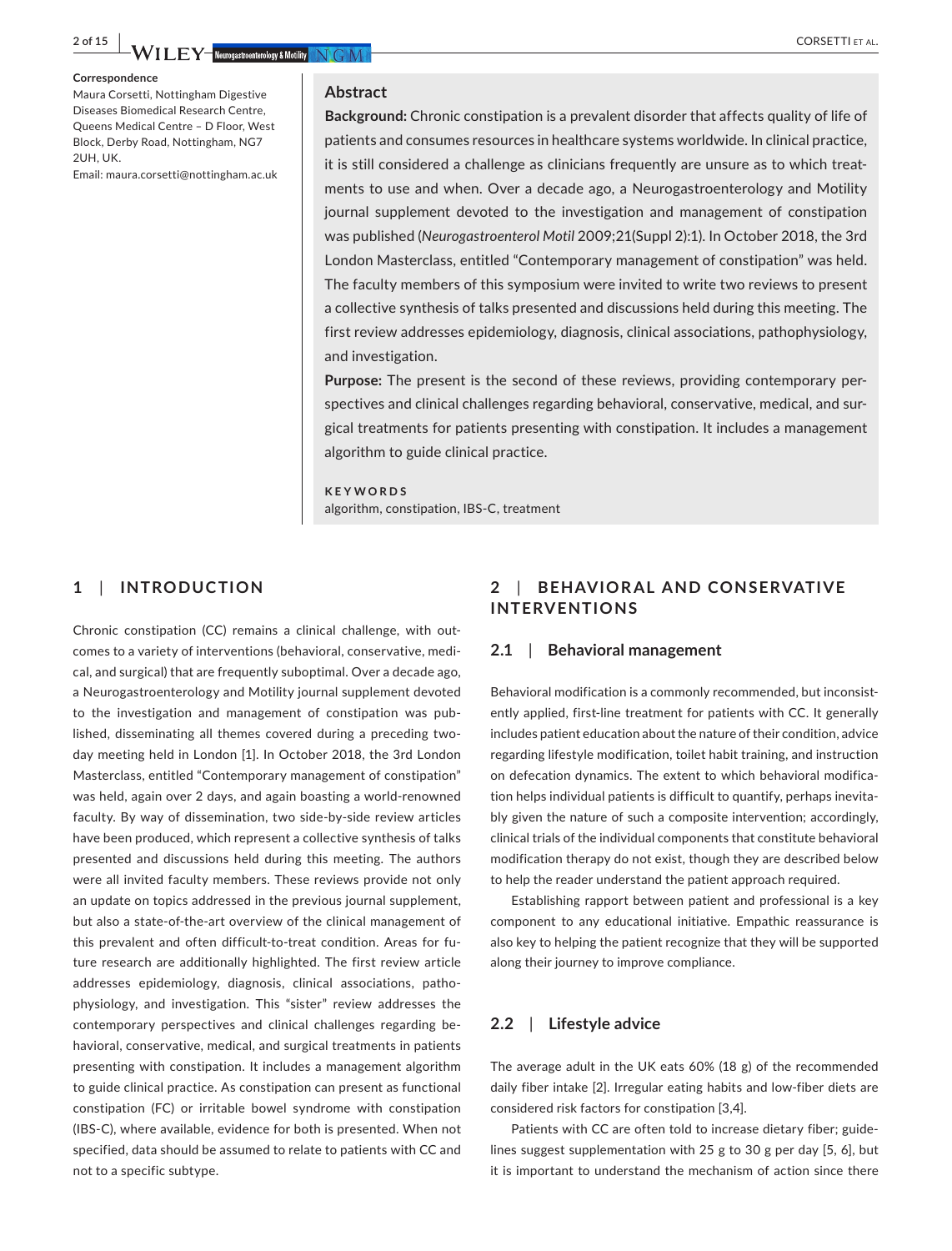are some significant side effects, which may be reduced by gradual titration. Insoluble fibers, such as wheat bran, increase small bowel water content [7], and accelerate small bowel [8] and colonic transit [9], thereby increasing stool frequency [10, 11]. Bran contains substantial amounts of fermentable fiber, which may worsen some associated symptoms in CC, including abdominal pain, flatulence, and bloating [12]. Soluble fiber, such as psyllium, increases small bowel and colonic water content, but not colonic gas, with an increase in stool bulk and frequency [13]. When compared to psyllium in a RCT, a mixture of soluble and insoluble plum fiber appeared equally effective in patients with CC [14].

Despite this, support for the use of fiber in CC is not strong. A systematic review identified only six RCTs, four of which compared soluble fiber with placebo, and two insoluble fiber [15]. None was at low risk of bias. Compared with placebo, psyllium led to significant improvements in global symptoms, abdominal pain and discomfort, and straining in one RCT [16]. In another trial, psyllium led to a significant increase in stool frequency, from 2.9 stools per week at baseline to 3.8 after treatment; there was no improvement with placebo [17]. One RCT of wheat bran reported reduced straining, but this was no different than with placebo [18], and a trial of rye bread versus a low-fiber bread demonstrated a significantly higher number of stools per day with rye bread and softer stools [19]. A meta-analysis of seven placebo-controlled trials, published in 2015, reported that the relative risk of treatment success with fiber was significantly higher (1.71; 95% CI 1.20–2.42), stool frequency was significantly increased (SMD = 0.39; 95% CI 0.03–0.76), and stool consistency improved (SMD =  $0.35$ ; 95% CI 0.04-0.65), but again noted that the quality of evidence was low [20]. Both these systematic reviews identified a need for further large placebo-controlled trials of fiber in CC. With regard to effect of fiber supplementation in differing pathophysiological subgroups, it is worth noting that a study conducted in 149 patients with CC demonstrated that 80% of patients with slow transit and 63% of patients with a disorder of defecation did not respond to dietary fiber treatment [21]. The situation is similar in IBS-C. Although there is a meta-analysis of seven placebo-controlled trials of psyllium showing a benefit in IBS [22], none have formally evaluated the efficacy of fiber in any of the IBS symptom subgroups.

The laxative effect of various fruits in CC is well recognized. In one small crossover trial comparing dried plums with psyllium in 40 patients, the number of CSBMs was significantly higher, and stool consistency scores significantly improved, with dried plums [23]. However, effects on global symptoms and straining were no different between the two treatment arms, and there was no placebo. A placebo-controlled trial of fig paste in 80 patients with CC demonstrated reduced colonic transit time, and significant improvements in abdominal discomfort and stool form [24]. Finally, an RCT of kiwifruit extract reported that defecation frequency increased significantly, and painful defecation and abdominal pain were significantly lower, compared with placebo [25]. Stool softening and increased stool frequency in a small mechanistic trial of kiwifruit were associated with an increase in T1, a validated MRI marker of stool water content [26].

Thus, it appears that fibers that alleviate constipation act on both the small and large intestine to increase stool water, accelerate transit, and facilitate defecation.

Although a diet low in fermentable carbohydrates (FODMAPs) has been shown to improve symptoms of irritable bowel syndrome in several randomized controlled trials [27, 28], there is a lack of convincing evidence on its effectiveness in IBS-C specifically, and its impact in FC has not been investigated.

In dehydrated patients, increasing fluids will improve constipation, but it is important to recognize that patients with CC are not the same as patients with acute dehydration physiologically; an adequate fluid intake (up to 2 L/day) will increase the efficacy of a high-fiber diet [29]. Overhydration will not improve constipation as there is no association between fluid intake and constipation [29] Nevertheless, it is worth mentioning that four randomized, double-blind, placebo-controlled studies have demonstrated that magnesium sulfate-rich natural mineral waters improved stool consistency and number of bowel movements in patients with CC, in association with a very good safety profile. This effect is probably the result of an osmotic mechanism of action, and efficacy was more noticeable with a higher total concentration of magnesium and sulfate [30].

There is little evidence that increasing physical activity improves constipation. Physical activity can decrease colonic transit time and reduce symptoms of constipation in the elderly, but has not been shown to have any positive effect on constipation in young adults [31, 32]. The minor influence of physical activity on bowel function is highlighted by a recent North American survey [33]. Data from nearly 10,000 individuals suggested an odds ratio of less than two for physical activity reducing constipation, and these weak associations did not persist on multivariate analysis [33].

# **2.3**  | **Bowel (habit) retraining**

Patients are often advised to defecate when the urge is felt, ideally in the morning and after meals to take advantage of the gastrocolic response, when colonic motor activity is at its highest. This is based on observations of people with normal bowel habits [34]. A recent survey found that bowel retraining was a widely employed therapeutic strategy, but often without formal training of practitioners and without standardized protocols [35]. The intervention was thought to be effective, but since habit retraining is often part of biofeedback therapy (see section below), there is no evidence of the benefit of such retraining in isolation.

# **2.4**  | **Biofeedback**

Biofeedback is defined as a conditioning treatment where information about a physiological process is converted by dedicated devices to a simple signal to enable the patient to learn to control the disordered defecation process [36]. Biofeedback is considered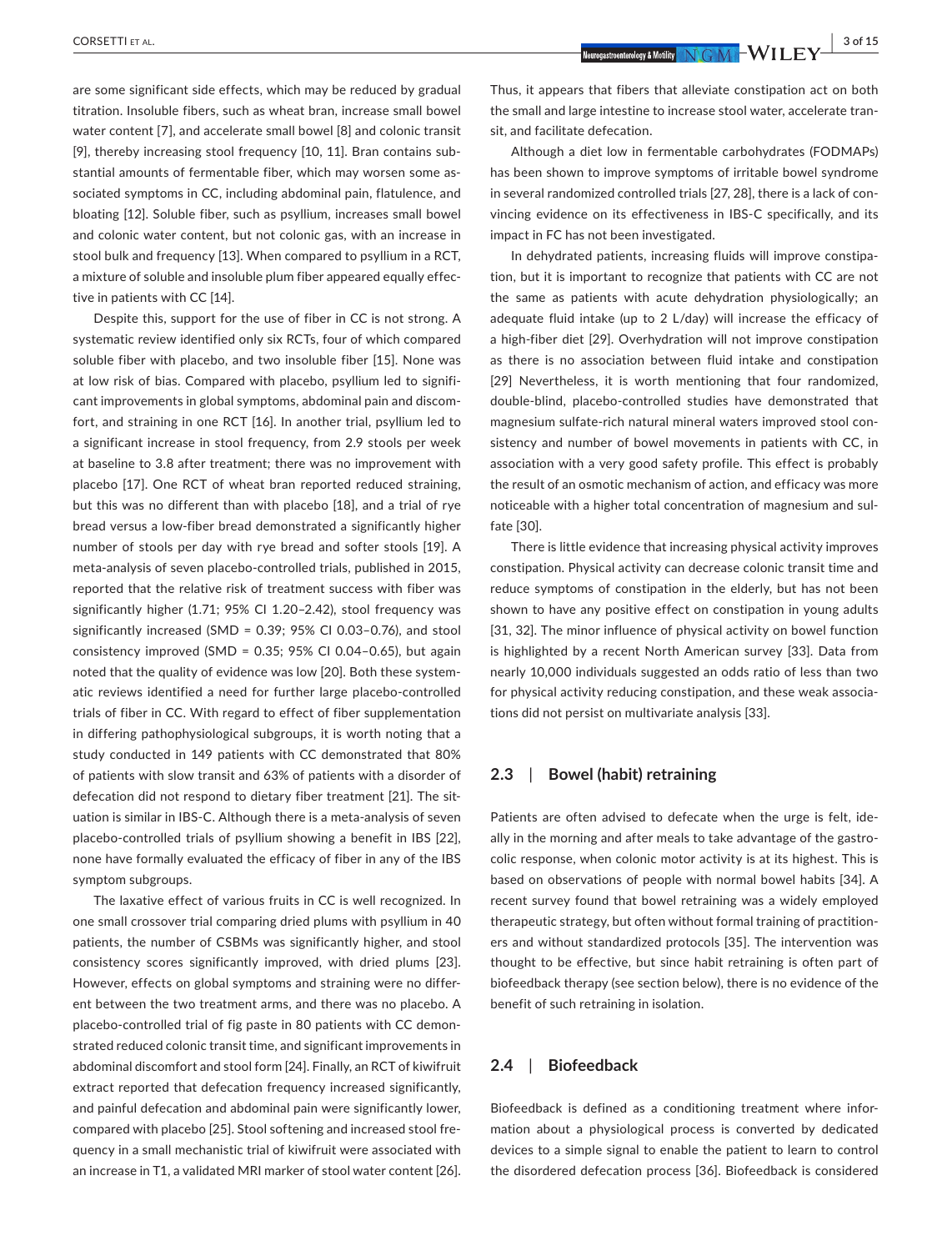**4 of 15 <sup>|</sup>**  CORSETTI et al.

appropriate when the voluntary control of responses can be learned with the aid of systematic information about functions not usually monitored at a conscious level [36]. Initial open-label trials suggested that biofeedback was equally effective in slow-transit constipation and in evacuation disorders [37, 38]. However, a subsequent study demonstrated that biofeedback ameliorated symptoms and accelerated bowel transit in over 70% of slow-transit constipation due to dyssynergia, while patients with an isolated impairment of gut transit did not improve [39]. Three succeeding randomized controlled trials further addressed the specific therapeutic contribution of biofeedback therapy for dyssynergia and showed that biofeedback therapy was superior to other treatments for dyssynergic defecation including sham biofeedback, placebo pills, diazepam, and osmotic laxatives [40–42]. Improvements in measures of anorectal physiology correlated with successful outcomes, and no side effects occurred during 4 years of follow-up [40–43]. In these trials, a complex protocol addressing all specific mechanisms for defecation, including posture and pushing effort, was employed [40–42]. Other studies have shown that home-based and shorter biofeedback protocols appear to be effective in improving constipation due to functional defecation disorders [44, 45]. Factors that predict successful outcome of biofeedback therapy are harder stool consistency, digital maneuvers to facilitate defecation, shorter duration of laxative use, higher resting anal sphincter pressure, and failure to expel a rectal balloon during rectal balloon expulsion test [46]. The patient's willingness to participate and the therapist's skill and motivation are also relevant to a successful outcome [46]. No randomized studies have evaluated so far whether biofeedback has different effect in FC versus IBS-C.

### **2.5**  | **Transanal irrigation**

Transanal irrigation (TAI) is a minimally invasive treatment option for patients with CC refractory to conservative therapy [47]. TAI is intended to assist the evacuation of stool from the rectum and distal colon by introducing tepid water via the anus. The method has been demonstrated to be superior to standard bowel care in patients with constipation secondary to a neurological disorder [48]. In these patients, the use of TAI improves quality of life [49], reduces time spent on bowel management compared with previous methods [49, 50], and reduces episodes of fecal incontinence [50]. More than one system is available, and the technology is well tolerated by most patients [47, 51]. Furthermore, TAI has been shown to result in a lower total cost to society than standard bowel management [48]. The exact mechanism of action is unclear, although there is likely to be a degree of "flushing" and/or stimulation of peristaltic contractions [52]. Regular use of TAI can aid emptying of the bowel and help to re-establish control of bowel function by choosing the time and place of evacuation, thus re-instating a more predictable evacuation. However, to date no studies have considered the cost-effectiveness, including prospectively collected health-related quality of life data, for long-term use of TAI in patients with CC [53].

# **2.6**  | **Psychological therapies**

A recent meta-analysis reported that psychological therapies are efficacious for IBS, with CBT-based interventions and gut-directed hypnotherapy having the largest evidence base and greatest efficacy long-term [54]. However, whether these are effective in the specific subtype of IBS-C or in patients with FC has not been examined.

#### **2.7**  | **Areas for future research**

- 1. Lifestyle modifications are always reported as first-line treatment in patients with constipation, but the evidence regarding their efficacy is not strong.
- 2. Clinical investigation of the laxative effect of magnesium sulfaterich natural mineral waters is a very recent field of research. Additional studies comparing efficacy and safety with that of other treatments, both in FC and in IBS-C, may be of interest.
- 3. It would be interesting to understand whether combining viscous fiber with agents with a prokinetic effect might improve tolerability and efficacy.
- 4. Biofeedback is a cumbersome procedure, and dedicated machinery is needed. Whether simple bowel retraining techniques could be non-inferior to instrumented biofeedback for functional defecation disorders remains to be evaluated.
- 5. We still do not know whether TAI has a long-term role in patients with CC; studies comparing TAI with biofeedback are lacking.
- 6. Whether psychological therapies are effective in the specific subgroup of IBS-C or in FC remains to be evaluated.

# **3**  | **MANIPULATING THE MICROBIOME**

#### **3.1**  | **Prebiotics**

Prebiotics are defined as a substrate that is selectively utilized by host microorganisms conferring a health benefit [55]. In another context, many of these substances are termed fermentable oligo-, di-, and monosaccharides and polyols (FODMAPs). Compared with probiotics, which introduce exogenous bacteria into the human colon, prebiotics stimulate the preferential growth of a limited number of health-promoting commensal microbiota already residing in the colon and, especially, but not exclusively, lactobacilli and bifidobacteria [56]. Examples of prebiotics include the human milk oligosaccharides in breastmilk, the inulin-type fructans, which are linked by  $β$  (2-1) bonds that limit their digestion by enzymes in the small intestine, and galactooligosaccharides. Inulin-type fructans are present in many edible cereals, fruits, and vegetables, including wheat, onion, chicory, garlic, leeks, and artichokes, with galactooligosaccharides being present in legumes [57].

In a meta-analysis of 47 randomized controlled trials (RCTs), inulin-type fructan prebiotics were shown to increase stool frequency (+0.28 stools per day, *p* < 0.001), an effect seen particularly with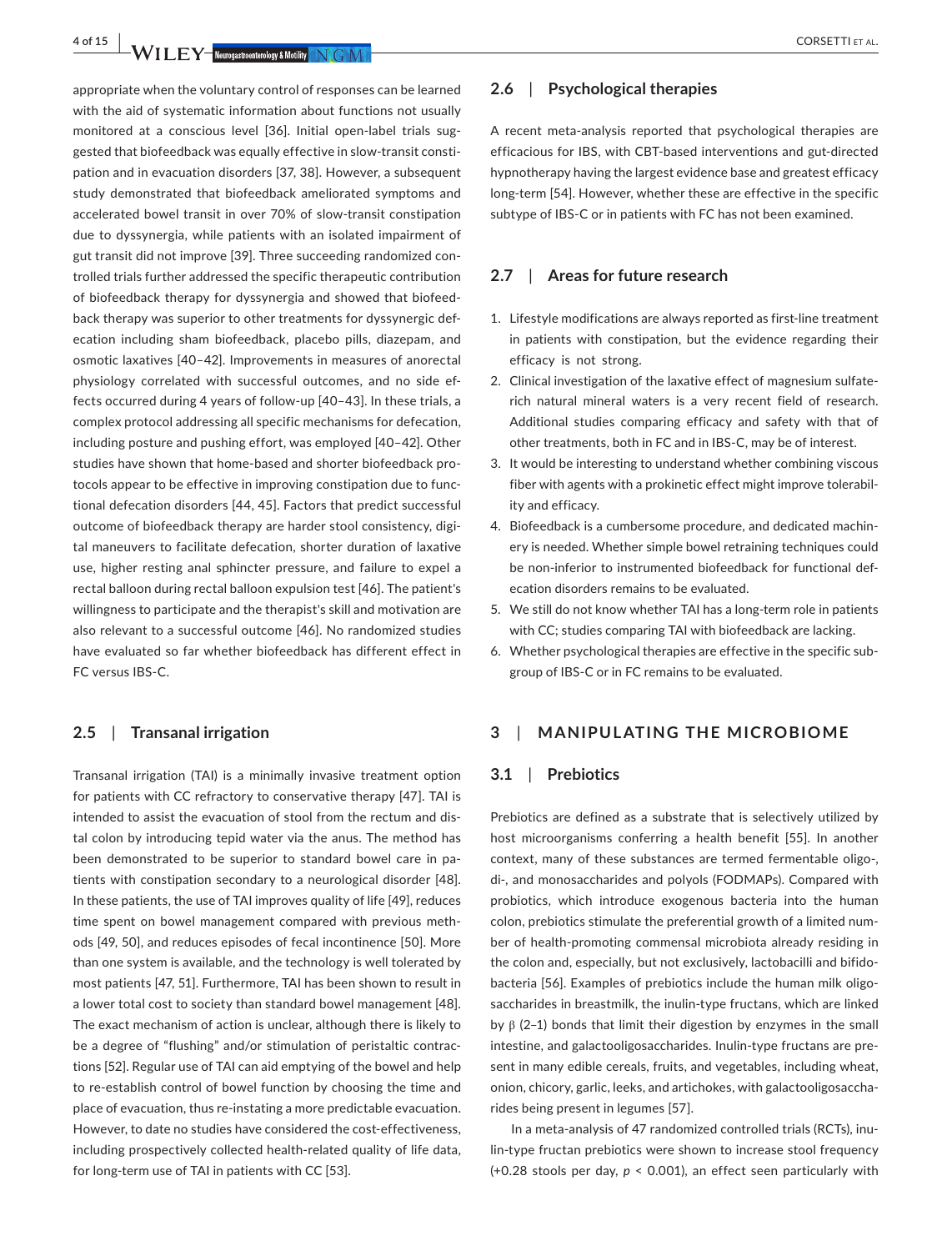short-chain fructans (+0.36 stools per day, *p* < 0.001), although the trials were in mixed populations of healthy controls or patients [58]. Fewer clinical trials have been performed investigating prebiotics specifically in CC [58, 59]; a meta-analysis of five RCTs (involving a mere 199 patients) confirmed that prebiotics resulted in a small increase in stool frequency (+1.01 stools/week, 95% CI 0.04–1.99) [60]. Subgroup analysis suggested effects for galactooligosaccharides on stool frequency, stool consistency, ease of defecation, and abdominal pain [60]. However, in meta-analysis of fiber specifically in patients with constipation, two trials of prebiotics alone and two trials of prebiotics in conjunction with other fibers failed to show an impact on dichotomous response, stool frequency, or stool consistency [58]. No studies have evaluated the role of prebiotics specifically in IBS-C patients [61].

#### **3.2**  | **Probiotics**

Probiotics are live microorganisms that, when administered in adequate amounts, confer a health benefit to the host [62]. Unfortunately, the interpretation of available data on many probiotic products is confounded by variability in strain selection, dose, delivery vehicle, and limited information regarding evaluation of viability and efficacy. Indeed, many "probiotic" products do not even meet the above-stated definition in that they: (a) do not contain live organisms or have not been adequately tested to ensure their viability in the conditions or for the length of time that is claimed, and/or (b) have not been confirmed to confer a health benefit in humans.

There are several animal and human studies suggesting that probiotics may regulate gut motility and improve constipation-related outcomes via their impact on the gut microbiota and their by-products, and on the nervous and immune system [63–65]. Systematic reviews have demonstrated variable results for different probiotic strains in both children [66, 67] and adults [68]. A systematic review of the use of probiotics among the elderly with constipation showed a modest benefit for probiotics [68]; however, the authors stressed that caution needs to be exercised in the interpretation of the available data. Another systematic review and meta-analysis (SRMA) of 14 RCTs demonstrated that *Bifidobacterium lactis* species significantly increased stool frequency (+1.5 stools/week, 95% confidence interval [CI] 0.7–2.3) and improved symptoms in people with CC, whereas *Lactobacillus casei Shirota* did not; this suggested a potential beneficial effect of probiotics in constipation in favor of *B*. *lactis*. However, RCTs published subsequent to this systematic review have shown no improvement in constipation symptoms following the administration of specific *B*. *lactis* strains, including *B*. *lactis* HN019 that had been previously shown to improve constipation in a smaller study [69, 70]. Such conflicting data may be attributed to study methodologies. Several studies are of low-quality and suffer from limitations in design and execution, including lack of adequate statistical power, use of inconsistent diagnostic criteria of

Therefore, the use of probiotics for the treatment of constipation should continue to be considered as investigational, and further high-quality RCTs are needed to confer confident conclusions regarding their effectiveness. Data collected in IBS patients do not allow us to conclude whether there is a particular IBS subtype that is more likely to benefit [61].

### **3.3**  | **Synbiotics**

A synbiotic, the combined use of a probiotic and a prebiotic, aims to increase the survival and activity of proven probiotics *in vivo*, as well as stimulating indigenous bifidobacteria and lactobacilli. In an uncontrolled pilot study, Valerio and colleagues fed artichokes (containing inulin-type fructans) and *Lactobacillus paracasei* to healthy volunteers and noted a reduction in abdominal distension and the sensation of incomplete evacuation [69]. A more recent meta-analysis of eight RCTs involving a total of 825 people with CC concluded that synbiotics resulted in a small increase in stool frequency (+1.15 stools/week, 95% CI 0.58–1.71), improved stool consistency (standardized mean difference (SMD) 0.63, 95% CI 0.33–0.92), reduced whole gut transit time (-13.5 h, 95% CI -26.6 to -0.5), and also reduced straining and bloating [59]. However, it should be noted that only one trial was deemed to be at low risk of bias across all domains with a notable lack of intention-to-treat analysis. The interpretation of synbiotic RCTs is also hampered by the impossibility of defining the active agent(s)—prebiotic, probiotic, or both. There are insufficient data on the use of synbiotics in IBS-C [61, 71].

#### **3.4**  | **Fecal microbiota transplantation**

Fecal microbiota transplantation (FMT) has also been investigated as a potential management strategy for CC. A RCT of 60 individuals with slow-transit constipation showed that a significantly higher proportion had 3 or more complete spontaneous bowel movements (CSBMs) per week following FMT compared with standard treatment (37% vs. 13%;  $p = 0.04$ ), with improvements in stool consistency and gut transit time also demonstrated [72]. Additionally, there is emerging evidence to support a role for FMT in the management of IBS, including IBS-C [73]. Nevertheless, the use of FMT in CC or IBS-C is still investigational.

#### **3.5**  | **Areas for future research**

1. Characterization of the colonic microbiome in FC and IBS-C with control for confounding factors.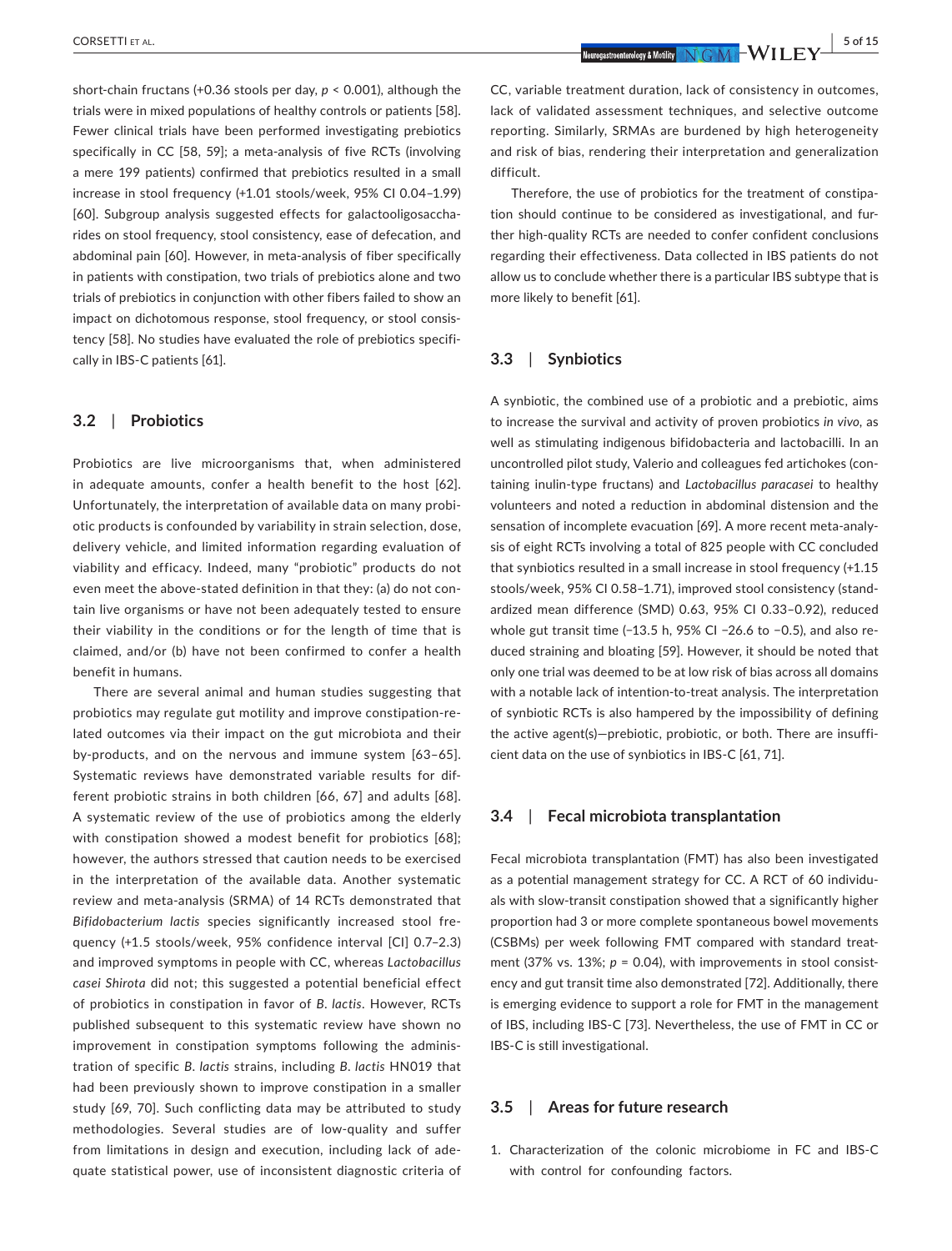**6 of 15 WILEY WE REPORT CORSETTI ET AL.** 

- 2. Does the baseline microbiome in a constipated individual predict response to various interventions?
- 3. High-quality studies of interventions that modulate the microbiome in FC and IBS-C.

# **4**  | **MEDICAL THERAPIES**

#### **4.1**  | **Laxatives**

There are a range of laxatives available, both over the counter and prescribed. These are classified according to their primary mechanism of action: bulking agents (see lifestyle advice); stool softeners; stimulants; and osmotic agents. Nevertheless, despite being the mainstay of management of CC, high-quality clinical trials of laxatives are scarce. A recent meta-analysis [74] identified only four studies of laxatives of sufficient rigor and duration to be assessed.

A brief discussion on the challenges associated with laxative use in the setting of CC is worth bearing in mind. While laxatives can be very effective in the acute setting, long-term use can be associated with the development of tolerance and reduced response [75]. Poor adherence is often seen, and this is often related to the unpredictability of onset and offset of effect of these agents, which all depend on their contact time with the mucosa [76]. Development of side effects is also a frequent issue for patients; typically, stool looseness, urgency, and abdominal cramps are underlying symptoms that may be exacerbated by laxative use [76]. A final complication for the prescriber is that the clinical trials of laxatives are often of short duration and with endpoints that are not clinically meaningful for patients, such as bowel movement frequency and stool consistency [76]. Qualitative analyses have suggested that quality of life, predictability, and time taken in bowel management are of greater impact on patients' well-being [77].

Osmotic laxatives are cited in guidelines as the first-choice maintenance therapy for CC [75, 78]. Two of the four placebo-controlled studies identified in the above review used PEG with electrolytes as the osmotic agent [6] and demonstrated good efficacy for increasing stool frequency and good perceived safety. Accumulation of glycol derivatives was raised as a possibility in pediatric practice, but this has not been demonstrated when formally investigated [79]. When compared to other osmotic agents (specifically, lactulose), a meta-analysis demonstrated that PEG was superior to lactulose in terms of improving stool frequency, stool consistency, relief of abdominal pain, and reducing use of other laxatives [80]. A less-used osmotic agent is magnesium hydroxide; clinical trials have shown no difference between outcomes with PEG or such magnesium salts [81, 82]. In IBS-C, PEG has been found to improve constipation but not pain [83].

If symptoms persist, stimulant laxatives such as senna, bisacodyl, or sodium picosulfate are recommended in clinical guidelines [75, 78]. Use of the latter two is supported by placebo-controlled trial evidence [6]. They are both prodrugs, which need to be metabolized

at the mucosal level to the active moiety, which acts to stimulate gut peristalsis. Both drugs showed significant advantage over placebo in both bowel symptoms and quality-of-life measures. However, side effects of abdominal pain and diarrhea were reported, and the number needed to treat, 3, was similar to the number needed to harm [6]. No large, randomized placebo-controlled studies have tested the efficacy of these laxatives in IBS-C.

The stool softener class of laxatives (docusate, liquid paraffin) has been compared with osmotic agents and found to be slightly less effective than the osmotic agents, and—especially with liquid paraffin—be associated with more adverse events [84, 85]. As such, they are more often used as adjuvant drugs when patients report hard stools despite use of other agents [84, 85]. Again, no large, randomized placebo-controlled studies have tested the efficacy of these laxatives either in FC or in IBS-C. Even though enemas are frequently used in patients with constipation, there are no controlled studies of their efficacy or safety. In contrast, three short-term (7–21 days) controlled studies have reported the benefit of potassium tartrate and sodium bicarbonate suppositories in improving "dyschezia" [86–88].

Clinical trials tend to be short for what is often a lifelong condition. A global survey identified that approximately half of all constipated patients remain dissatisfied with their current laxatives, related to poor efficacy and adverse effects [89]. This highlights the importance of tailoring laxatives to symptom response and monitoring the patient to confirm adequate response [90].

#### **4.2**  | **Prokinetics**

Serotonin (5-hydroxytryptamine; 5-HT) receptors are abundant in the gut and involved in both motility and sensation; of these, the  $5-HT<sub>4</sub>$  receptor has been most closely associated with the promotion of intestinal motility and transit and a number of agonists have been developed. The first of these, cisapride, an upper gut prokinetic, was shown to have some efficacy in constipation [91], but lack of selectivity and interactions with the human ether-a-go-go-related gene (hERG) channel led to the worldwide withdrawal of the drug because of the occurrence of hERG channel-mediated cardiac arrhythmias [92]. Subsequently, tegaserod was developed to treat CC [93] and IBS-C [94] and was granted approval for these indications in some countries. Ultimately, it was withdrawn because of a small excess of cardiovascular ischemic events, the pathogenesis of which remains unclear [92]. Recently, tegaserod was reintroduced in the United States for the treatment of women with IBS-C.

In contrast to cisapride and tegaserod, prucalopride is a high-affinity, highly selective  $5-HT<sub>4</sub>$  agonist with low affinity for the hERG-K<sup> $\dot{ }$ </sup> cardiac channels [95]. This 5-HT<sub>4</sub> receptor affinity and sensitivity confers greater efficacy for prucalopride and explains why it has not been shown to be arrhythmogenic [95]. Prucalopride promotes colonic motility and transit and has been studied in seven large (≥300 patients in each), multicenter, double-blind, placebo-controlled trials; all but one showed that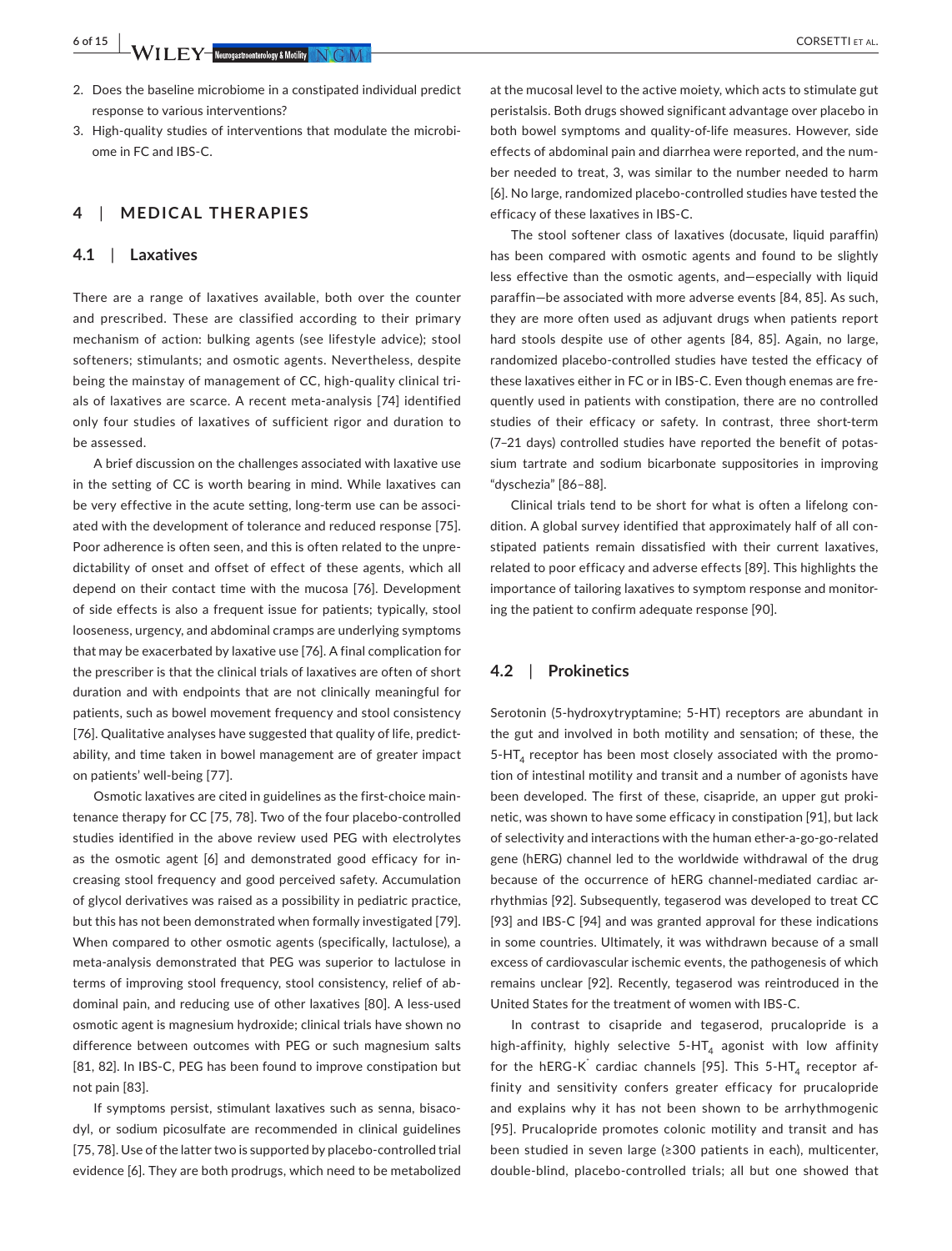prucalopride significantly improved bowel function, reduced constipation-related symptoms, and improved patient satisfaction and constipation-related quality of life [96]. These studies enrolled patients not responsive to laxatives, with a therapeutic gain over placebo being around 20%. The most common adverse effects were headache (25%–30% prucalopride; 12%–17% placebo), nausea (12%–24%; 8%–14%), abdominal pain or cramps (16%–23%; 11%–19%), and diarrhea (12%–19%; 3%–5%) [90], all of which tend to occur early after treatment initiation. Prucalopride is currently approved in a number of countries for treatment of CC in women who have failed laxative treatment [96]. The current recommended dose is 2 mg once daily. It has also been used safely in the elderly where a lower dose of 1 mg per day is recommended. No studies have tested the efficacy and safety of prucalopride in IBS-C.

Velusetrag is another selective  $5-HT<sub>4</sub>$  agonist that stimulates colonic motility and transit, and in a 4-week phase II dose-ranging study has been shown to increase spontaneous bowel movements in CC [97]. Naronapride has also been studied in a single randomized controlled phase II trial and shown to be effective in CC [98]; these results have been published in abstract form only. Side effects were generally minor, with headache being the most frequent problem [95].

#### **4.3**  | **Prosecretory agents**

The first of these agents was lubiprostone, a bicyclic fatty acid that activates a specific chloride channel (CLC-2) located on the apical membrane of the enterocyte. Activation leads to an indirect activation of Na⁺ -K<sup>⁺</sup> -Cl− cotransport, increasing water secretion into the intestinal lumen. Clinical studies on intestinal and colonic transit, and intestinal sensory function, have not been consistent [99]. However, phase III RCTs have demonstrated its efficacy in CC [99]. Used for up to 52 weeks, lubiprostone has demonstrated a good safety profile overall [100]. Nevertheless, given that lubiprostone is not systemically absorbed, it was surprising that nausea was the most common adverse effect followed by diarrhea [100]. The recommended dose for CC is 24 µg twice daily. Similar results have been obtained in IBS-C patients, and in this case, the recommended dosage is 8 µg twice daily [75]. At present, lubiprostone is only available in the United States, Canada, Switzerland, India, and Japan.

The other prosecretory agents are guanylate cyclase-C (GC-C) agonists. Linaclotide, a 14-amino acid peptide, and plecanatide (structurally highly similar to the physiological agonists of GC-C receptors, uroguanylin and guanylin) bind to and activate guanylate cyclase-C on the luminal surface of the intestinal epithelium. Activation of GC-C generates cyclic guanosine monophosphate, which, in turn, activates the cystic fibrosis transmembrane conductance regulator chloride channel, increasing the secretion of Cl- and HCO3 and the rate of plasma-lumen water flux; the net effect being an augmentation of stool volume [98].

Linaclotide has been shown to accelerate intestinal transit in man and reduce visceral afferent traffic in laboratory animals [101]. In phase III studies, linaclotide has been shown to be effective in CC

 CORSETTI et al. **<sup>|</sup> 7 of 15**

and in IBS-C [75, 101]. Reflecting its negligible systemic absorption, the main adverse event experienced in these studies has been diarrhea [101]. The recommended dose for CC and IBS-C is respectively 145 and 290 µg once daily, but only the second dosage is available in Europe [75].

Plecanatide has also been shown to be effective in a phase III study in CC and in IBS-C [75, 102, 103]. Similar to linaclotide, the main adverse effect was diarrhea [102]. The recommended dose is 3 mg daily, but the drug is not available in Europe.

#### **4.4**  | **Future therapies**

It has been known for decades that deconjugated bile salts increase colonic motility and secretion and, if present in excessive amounts, lead to diarrhea [104]. With the description of the ileal bile acid transporter (IBAT), inhibitors of this molecule have been developed and one, elobixibat, has been subjected to phase II clinical trials in CC with encouraging results [104, 105]. Not only did this agent result in relief of constipation but also one of its "side effects" included a reduction in low-density lipoprotein cholesterol. At higher doses, abdominal cramping and diarrhea were, as would be predicted, problematic [104]. Akin to the prosecretory agents, systemic absorption is minimal. In a further randomized, double-blind, placebo-controlled 2-week phase III study in Japan, elobixibat was shown to be effective; a 52-week open-label extension found it to be well tolerated with diarrhea and abdominal pain being the most common side effects [105]. No studies have been conducted in IBS-C.

Tenapanor, a small molecule with minimal systemic availability, is a first-in-class sodium-hydrogen exchanger 3 (NHE3) inhibitor that acts in the gut to increase luminal sodium and water, and in a phase 2 study in patients with IBS-C (but not, as yet, in CC) demonstrated efficacy [106, 107]. Mizagliflozin is a sodium-glucose–linked transporter 1 (SGLT1) inhibitor that increases luminal glucose and water. This has also demonstrated efficacy in CC in a phase II study; diarrhea and abdominal distension were the most notable adverse effects [108].

#### **4.5**  | **Areas for future research**

- 1. While there are now a number of prescription drug options in FC and IBS-C, their relative efficacy is unknown and comparative studies between these medications and against more traditional and cheaper approaches (laxatives, fibers, etc.) are needed.
- 2. It is still not clear whether stimulant laxatives and prokinetics are equally effective in FC and IBS-C.
- 3. "Real-life" studies combining therapies (whether they are pharmacological, dietary, microbial, or behavioral) are needed.
- 4. Constipation sufferers frequently complain of developing tolerance to various medications—the true nature of this phenomenon and its management deserve further investigation.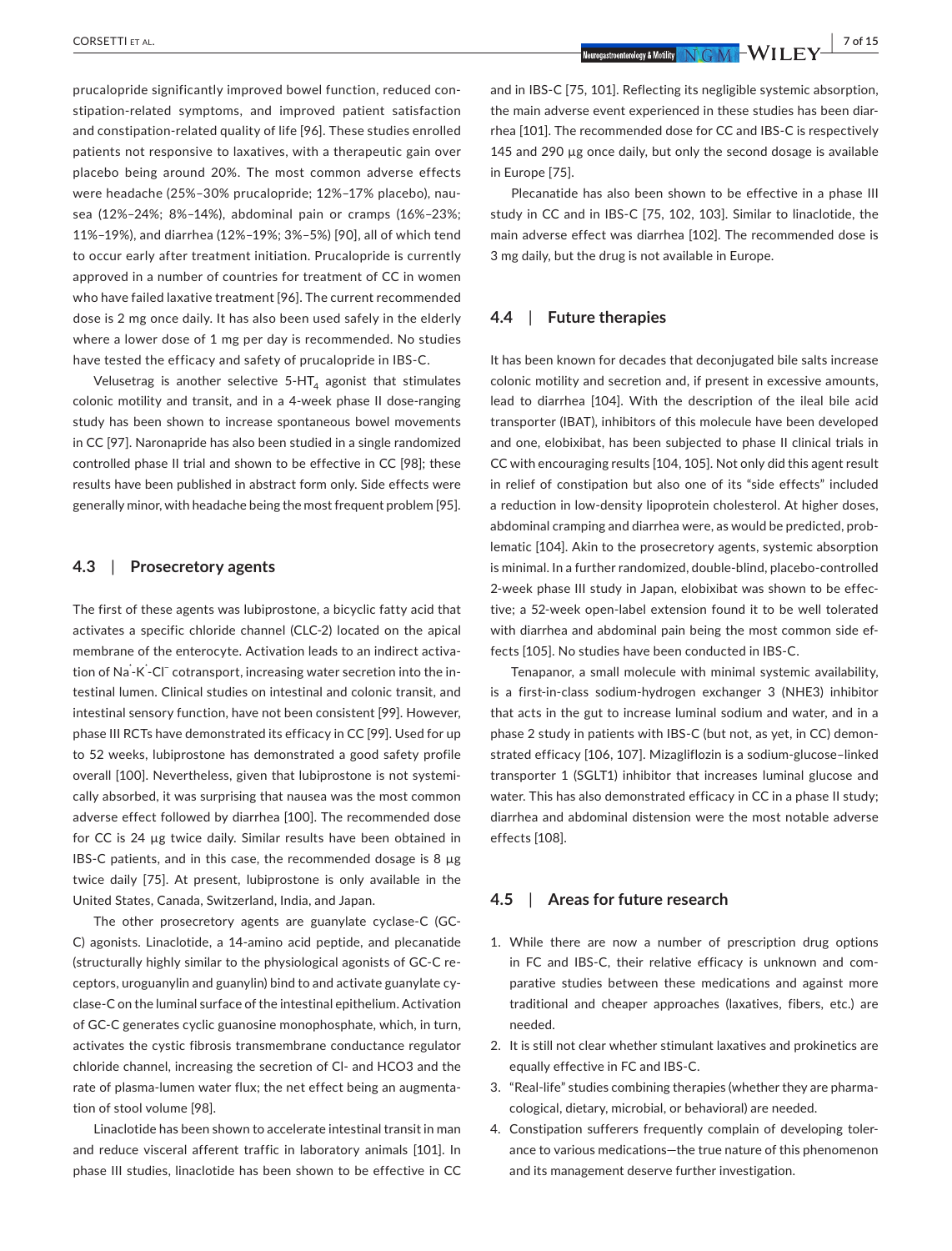**8 of 15 WILEY WE REPORT CORSETTI** ET AL.

# **5**  | **SURGICAL OPTIONS**

The role of surgery is governed by establishing the dominant pathophysiology in terms of symptom generation. Surgery has a role in patients with refractory constipation associated with colonic inertia, when this is not part of a panenteric motility disorder. Surgery also has a role in the correction of pelvic floor prolapse where it is deemed to be causing symptoms. However, given the risk of potential harm and irreversibility of most procedures, surgery should only be considered when all conservative measures have failed [109].

#### **5.1**  | **Colonic resection**

Colectomy should only be considered for patients with refractory symptoms, proven generalized slow colonic transit, and an absence of a list of relative contraindications (see below). However, even in this well-selected group, before considering colectomy, a safe and potentially reversible option is a loop ileostomy. While little published evidence supports this approach, it is widely practiced due to concerns of potential for harm if the patient progresses directly to colectomy [109]. In addition, the procedure is potentially reversible if significant upper GI symptoms (suggestive of upper GI dysmotility) or significant abdominal pain and bloating (suggesting a diagnosis of IBS) persist or worsen (as they often do after colectomy). If a stoma provides relief of symptoms but there is a subsequent wish for restoration of bowel continuity, colectomy and ileorectal anastomosis is the procedure with the greatest supporting evidence (observational only, but >50 published series). Segmental colonic resection may be considered if there are concerns about diarrhea and incontinence; however, this will involve a trade-off with a higher risk of ongoing constipation [110].

Colonic resection is reported to improve constipation and quality of life in 50%–100% of patients [111], but may not improve other symptoms such as abdominal pain and bloating. However, in the majority of studies, outcomes have not been evaluated using validated questionnaires [111]. Complications occurred in approximately 24% of patients. Recurrent episodes of small bowel obstruction occurred in about 15% of patients in the long term, with significant burden of rehospitalization and frequent recourse to further surgery [111]. Patients may also experience diarrhea, urgency, and potentially fecal incontinence. In attempt to reduce postoperative diarrhea, total colectomy with an antiperistaltic cecorectal anastomosis has been proposed [112]. A recent prospective observational study of 42 patients found improved outcomes by shortening the length of the preserved ascending colon above the ileocecal junction [112].

Relative contraindications to colectomy include the following: major upper GI symptoms (proven dysmotility is an absolute contraindication) [111]; significant abdominal pain and bloating; and poor anal sphincter function. Such findings push more strongly toward ileostomy rather than resection. An untreated concomitant

evacuation disorder [111] is more controversial, although there is agreement that management should initially focus on treating this rather than by resecting the colon.

# **5.2**  | **Sacral neuromodulation**

Sacral neuromodulation (SNM) is an established treatment for patients with urinary retention, urinary incontinence, and fecal incontinence. Studies in the urological field have observed that some patients report improved bowel function. A prospective, multicenter study showed that patients with CC can benefit from SNM with increased episodes of successful defecation, reduction in sensation of incomplete evacuation, reduction in abdominal pain and bloating, and sustained improvement in patient visual analog scores being achieved in a cohort of patients with mixed pathophysiologies, that is, slow transit and/or evacuation disorders [113].

Two subsequent randomized, double-blinded, crossover studies have shown no significant difference between sham and active stimulation in patients with slow-transit constipation [114, 115]. Nevertheless, SNM has been reported to improve rectal sensitivity to balloon distension in patients with CC and rectal hyposensitivity [116], indicating that the clinical effects seen in some patients may thus be related to modulation of afferent pathways. Further studies are required to determine whether it is this patient group that is most likely to respond to therapy.

#### **5.3**  | **Antegrade continence enema (ACE)**

ACEs can be used to achieve antegrade colonic irrigation through either a tube caecostomy or appendicostomy (Malone procedure) [117]. Good clinical outcomes have been reported in children with spina bifida or slow-transit constipation [118]; however, adults and patients with colonic dysmotility have lower published success rates [118]. Stoma stenosis is common in adults and often requires surgical revision [118]. In patients with refractory slowtransit constipation, an (ACE) conduit is an alternative to loop ileostomy but best considered in non-obese patients with their appendix in situ.

#### **5.4**  | **Stoma**

Stoma creation for intractable constipation is generally considered a last resort. Sigmoid colostomy can be used when outlet obstruction cannot otherwise be managed; however, persisting pelvic discomfort coupled with diversion proctitis can give poor outcomes [119]. A loop ileostomy may be used as a temporary or long-term solution in patients with slow transit (see above). Patients should be aware that stoma complications are common and reintervention may be necessary; however, up to 70% of patients are satisfied with the intervention, despite a 20% reoperation rate [120].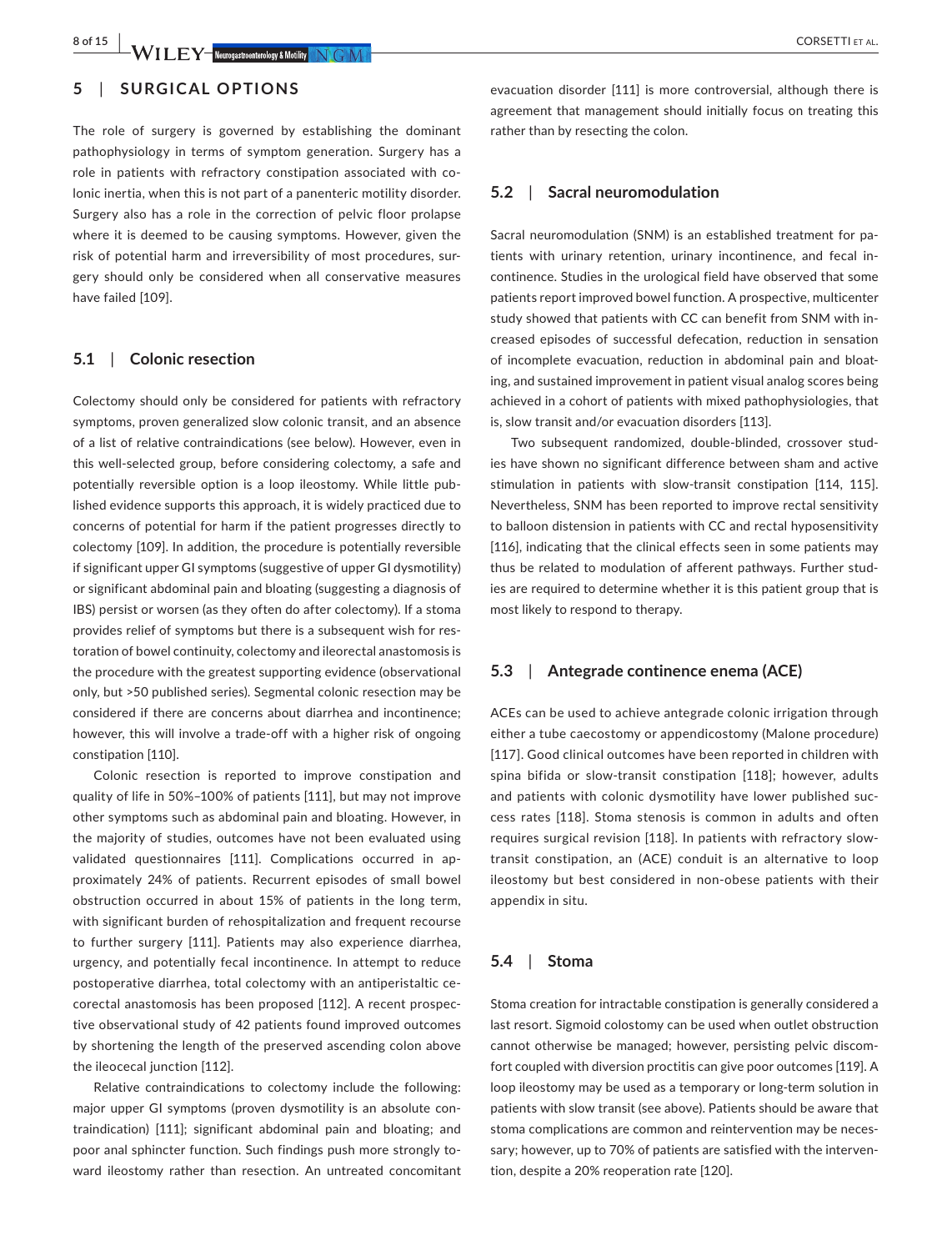#### **5.5**  | **Rectal suspension**

Rectopexy with or without mesh support of the middle compartment of the pelvis has become the preferred approach in Europe in treating rectal intussusception [121, 122]. A SRMA of 18 observational studies provided data on outcomes of laparoscopic rectopexy in 1238 patients (mostly high-grade rectal intussusception) with median follow-up of 25 months [123]. Improvement in constipation was achieved in 86% of patients [123]. Data on adverse outcomes were inconsistently reported with morbidity rates of 5%–15% and anatomical recurrence in about 2%–7% of the patients [123]. Further, 0.5% of patients experienced late complications due to mesh infection/erosion [123]. Most surgical experts would only consider this intervention in high-grade intussusception, that is, at least Oxford grade III (apex of the prolapse to the top of the anal canal). In some countries (e.g., UK), laparoscopic ventral mesh rectopexy requires enhanced consent (for mesh risk) and a mandatory registration on a national database [124].

#### **5.6**  | **Rectal excisional procedures**

Transanal resection of intussuscepting rectal wall with or without rectocele resection may be achieved by the STARR (stapled transanal rectal resection) procedures. A recent SRMA identified 47 studies (3 poor-quality RCTs and observational data) of outcomes in 8340 patients [125]. Mean follow-up was 1.9 years. Overall morbidity rate was 17%, with lower rates observed after the Trans-STARR procedure (9%). No mortality was reported, and while inconsistently reported, good or satisfactory outcome occurred in 73%–80% of patients, with a reduction of 53–91% in obstructive defecation score. The most common long-term adverse outcome was fecal urgency, occurring in up to 10% of patients, and long-term pain in about 2% of patients. These outcomes have reduced its former popularity. Recurrent prolapse occurred in 4.3% of patients.

#### **5.7**  | **Recto-vaginal reinforcement procedures**

These procedures are normally considered in patients with rectocele. A recent SRMA identified 43 articles (three RCTs and 40 observational studies) on outcomes of reinforcement of the rectal vaginal septum in 3346 patients [126]. Outcomes did not significantly vary between surgical approaches (vaginal, perineal, and anal). Seventy-eight percent of patients reported a satisfactory or good outcome, with 30%–50% experiencing reduced symptoms of straining, incomplete emptying, or reduced vaginal digitation. Complications were reported after 7%– 17% of procedures. Postoperative bleeding was uncommon (0%–4%) as was hematoma or sepsis (0%–2%). Fistulation did not occur in most studies. Two procedure-related deaths were observed. Overall, 17% of patients developed anatomical recurrence. The use of mesh did not confer an outcome advantage and in vaginal repair was deleterious. There was insufficient evidence to prefer one type of procedure over another or relate outcome to size of rectocele.

### **5.8**  | **Areas for future research**

- 1. The evidence base relating to surgical options for those with refractory constipation remains slim and suffers from many limitations. High-quality prospective studies are needed:
	- a. To guide optimal patient selection for colectomy or pelvic floor/anorectal interventions
	- b. To compare outcomes from various approaches to the management of the patient with dyssynergic defecation with or without rectal prolapse
	- c. To define the role of surgical expertise/experience in outcomes
	- d. To assess the additive value of a multidisciplinary approach to the patient with refractory constipation

# **6**  | **THE MANAGEMENT ALGORITHM**

Figure 1 presents a pragmatic algorithm designed to guide the clinician in their practice. The management of patients with CC starts from a correct diagnosis. First step is the exclusion of organic disease and of relevant secondary causes, including opioid use (opioidinduced constipation is not included in this algorithm) as reported in Panel A.

The information collected during clinical evaluation then guides the selection of appropriate medications, with preference ideally given to those with proven efficacy in placebo-controlled clinical trials (Panel B). In this respect, it is important to consider the spectrum of symptom presentation and review the response to each treatment. It is indeed known that in IBS-C, some medications (e.g., PEG) can lead to improvement in constipation without improving abdominal pain [83]. In some countries, it is recommended to review treatment response after 4–8 weeks when using more expensive drugs such as prucalopride and linaclotide [127]. If there is no response to a single agent, combinations can be considered either before or after further investigations. Medications with complementary mechanisms of action (ie, osmotic laxative or secretagogue with a stimulant laxative or prokinetic) can be combined.

In the absence of an internationally recognized definition of refractory CC, in a recent publication, some of the authors of the present review suggested a practical definition [53]: "an inadequate improvement in constipation symptoms, as evaluated by an objective scale, despite adequate therapy (i.e., pharmacological or behavioral), for a minimum duration of 4 weeks for each drug, and 3 months for pelvic floor biofeedback therapy." The 4-week criterion was chosen in recognition that most patients who respond to medications for CC generally do so within 4 weeks, and this is also reflected in NICE guidance [53]. In that publication, the use of a yet-to-be validated clinical decision-making tool was proposed [53]. However, the result of a recent study suggests that the modified version of the Patient Assessment of Constipation-Symptom could better capture the complex and multifactorial patient's response to treatment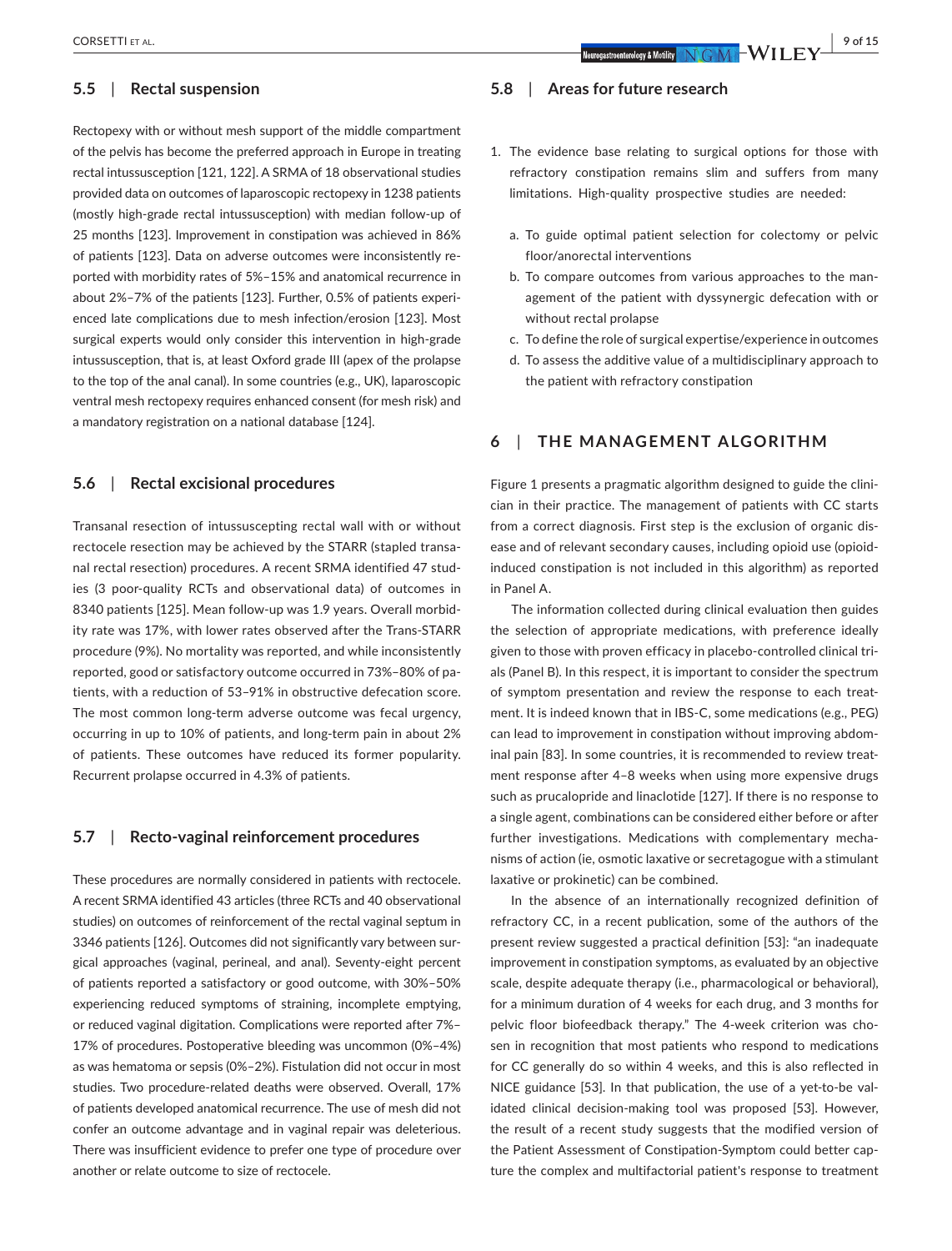

**FIGURE 1** Algorithm for the management of patients with constipation. Panel A, evaluation to confirm the presence of a functional bowel disorder. Panel B, pharmacological and medical options. Panel C, management of patients not responding to pharmacological treatment. Panel D, when to consider surgical options



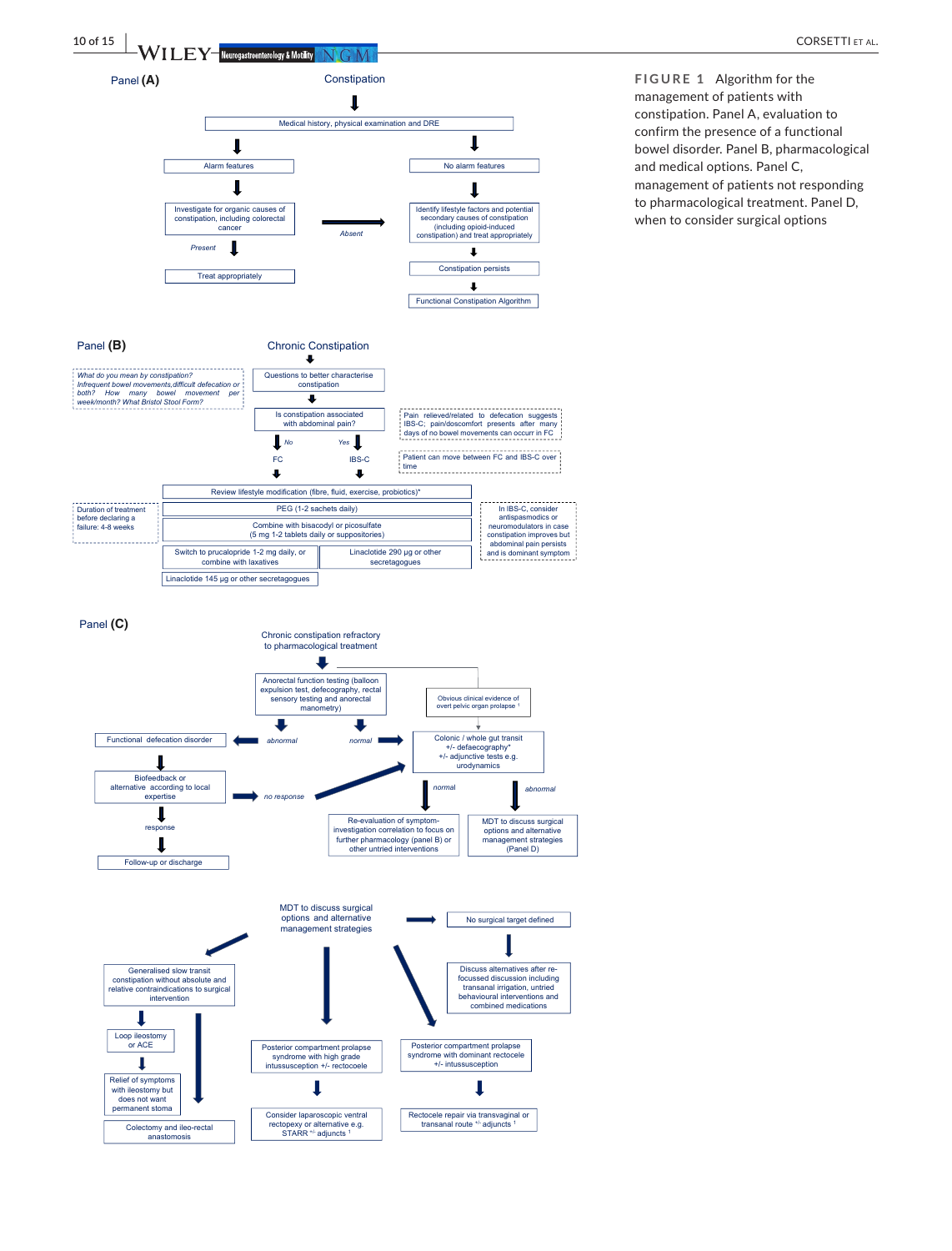[128]. It should be remembered that in patients with CC, symptom improvement does not always equate to satisfaction with treatment [128, 129].

The next step (Panel C) in patients with persistent symptoms is to perform anorectal function testing, which may include defecography (a test that enables the dynamic evaluation of the process of defecation and of the possible presence of anatomical alterations) [130], the balloon expulsion test (a test that has been demonstrated to be predictive of response to biofeedback) [46], sensory response to rectal distension, and manometry to evaluate anorectal coordination and anal motor function. If these tests indicate the presence of a functional defecation disorder, the patient should be referred for biofeedback. A functional defecation disorder may reflect problems of coordination (addressed predominantly by classical biofeedback), muscle weakness (addressed mainly by pelvic floor muscle therapy), and rectal sensation (addressed in some centers by sensory forms of biofeedback) or combinations thereof. Although unsupported by RCT evidence, transanal irrigation is a further option [47]. The evaluation of anorectal function can also be considered earlier in the pathway in centers that have easy access to these investigations and biofeedback. Evaluation of colonic/whole gut transit can be used to further define underlying pathophysiology.

However, all investigations have some limitations as recently pointed out [131, 132]. It is therefore important that the results of diagnostic testing are considered in the context of the "holistic" clinical evaluation of the individual patient. It should also be remembered that psychological distress is common in patients with CC and, in particular, among patients with evacuation disorders [133].

If all test results are normal, medical therapy should be re-evaluated and alternative approaches to management may be required. If abnormal, further decisions on possible management options, including surgery, should be taken in the context of a multidisciplinary team (MDT) (Panel D). The composition of such MDT meetings varies internationally but should clearly include colorectal surgeon(s) with appropriate expertise. This approach will only be relevant in a minority of patients with constipation.

For patients considered for surgical intervention, all information from comprehensive assessment (symptoms, physical examination, and investigations) are synthesized, previous treatments reviewed, and all other factors that might influence surgical decision making considered. Multidisciplinary decision making is influenced by the composition of the team and by accuracy and thoroughness of presented information. While it certainly offers some reassurance of a balanced decision, whether this improves clinical outcome remains to be proven.

The MDT must distinguish patients with a modifiable surgical target from those in whom there is no detectable or surgically correctable anomaly, and those unsuitable for intervention for other reasons (e.g., high surgical risk). The presence of substantial underlying psychological or behavioral issues should also be assessed systematically, as these factors are a relative contraindication to surgery. In practice, two main patient groups may be considered for surgical intervention based on target pathophysiology, those with slow-transit constipation unresponsive to non-surgical interventions and those with significant posterior compartment prolapse.

#### **6.1**  | **Areas for future research**

- 1. Critically evaluate the feasibility of this algorithm in everyday clinical practice
- 2. Measure its implementation and resultant impact on patient outcomes.

# **7**  | **CONCLUSIONS**

The literature accumulated over the last 10 years on CC management has certainly added important evidence to guide clinical practice. Biofeedback has been recognized as valuable treatment option for functional defecation disorders, some pharmacological treatments have been demonstrated to be more effective than placebo, and the surgical literature has been extensively reviewed to identify gaps in the current knowledge. In contrast, there are some areas where systematic review of the literature still reveals uncertainties, as reported in the areas for future research paragraphs.

#### **CONFLICT OF INTEREST**

MC acted as consultant for Allergan, Arena, Kyowa Kirin, and Sanofi. AE has served on advisory boards in the last 3 years for Kyowa Kirin, Shionogi, Takeda. MH has received research funding from MacGregor Healthcare Ltd. CK is a paid consultant and speaker for Medtronic Inc. He has consulted in the last 3 years for Coloplast, Enteromed, and Alimentary Health. He has received funding for research activities from Saluda medical, Cook Medical, Exero Medical, and Takeda. He is a member of committees that benefit from industry sponsorship including the Rome Foundation and The GI physiology International Working Group. GC acted as Consulter/Speaker for Kyowa Kirin, Shionogi, and is member of the Anorectal Committee of the Rome Foundation. MRF has acted as a paid consultant and has been paid for speaking and reimbursed for attending a symposiums by Medtronic, Reckitt Benckiser, and Shire Pharmaceuticals. MRF has received funding of research and support of staff by Medtronic, Mui Scientific, Reckitt Benckiser, and Nestle International. MRF has organized educational activities that have been supported by Medtronic, Sandhill Scientific Instruments, and Medical Measurement Systems. MS received unrestricted research grants from Danone Nutricia Research, Glycom, and Ferring Pharmaceuticals; acted as Consultant/Advisory Board member for Danone Nutricia Research, Nestlé, Menarini, Biocodex, Genetic Analysis AS, Glycom, Arena, and Shire; and was part of the speakers' bureau of Tillotts, Menarini, Kyowa Kirin, Takeda, Shire, Biocodex, Alimentary Health, AlfaSigma, and Falk Foundation. WW is a former member of the Rome Foundation. He oversaw development of the Rome IV Diagnostic Questionnaire and received a Rome Foundation Grant to validate the diagnostic criteria and design survey questions; these were adapted for the global survey. WW is also the recipient of a National Institute of Health Grant to compare treatments for severe forms of fecal incontinence (U01 DK115575). ED has received an education grant from Alpro, research funding from the British Dietetic Association, Almond Board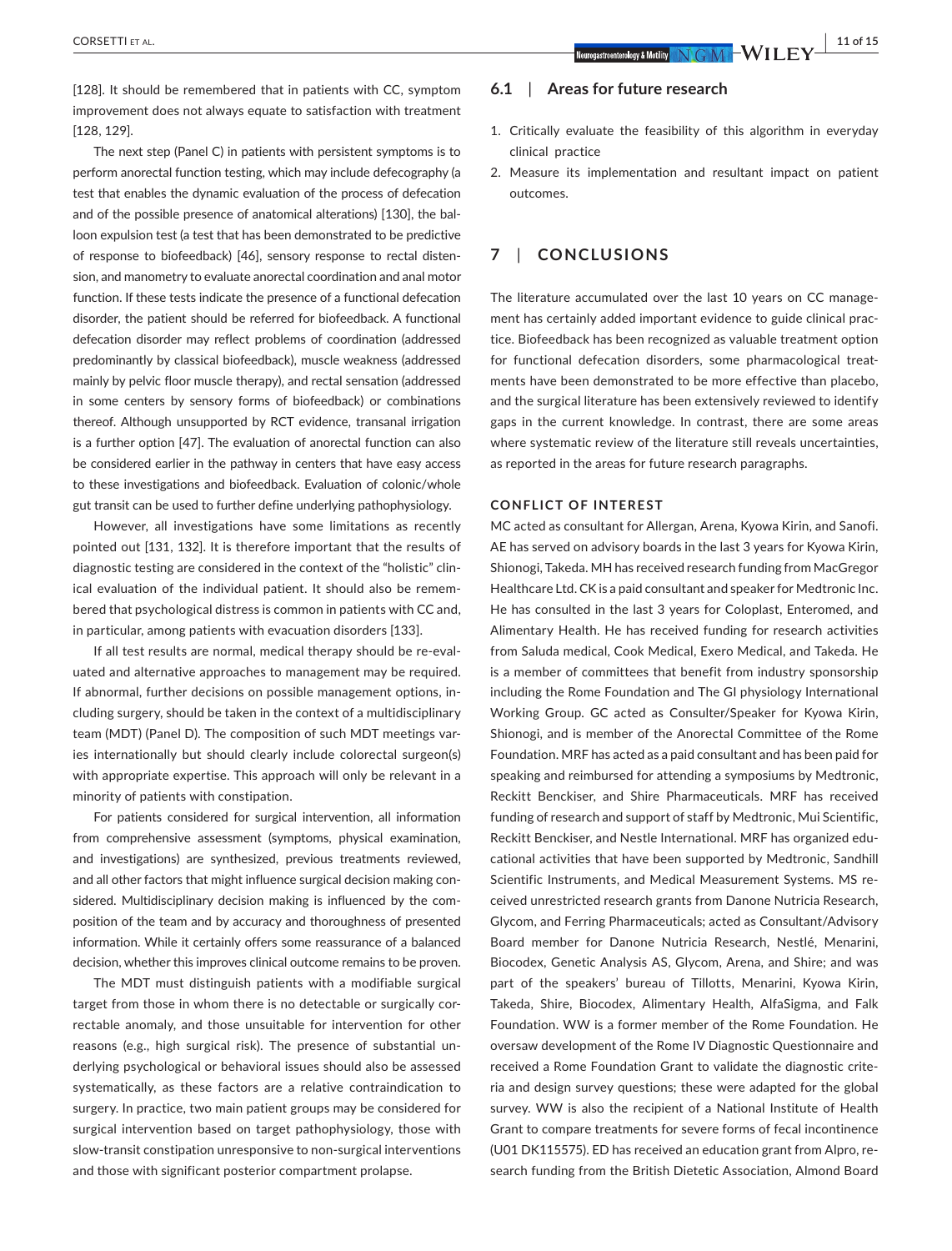of California, International Nut and Dried Fruit Council, and Nestec Ltd and has served as a consultant for Puratos. EMMQ served as a consultant to 4D Pharma, Alimentary Health, Allergan, Biocodex, Ironwood, Menarini, Pharmasierra, Salix, and Vibrant; received research support from: 4D Pharma, Takeda, Vibrant, Zealand; and holds equity in Alimentary Health. RS has received research grants from Sanofi-Aventis and Zespri International and speaker fees from Alfa Wassermann. KW has received research funding from government bodies including National Institute of Health Research and Medical Research Council; from charities including Crohn's and Colitis UK, for Crohn's, the Leona M. and Harry B. Helmsley Charitable Trust, and Kenneth Rainin Foundation; and from industrial sources including Almond Board of California, Clasado Biosciences, Danone, and the International Dried Fruit and Nut Council. KW is the coinventor of a mobile application to support people following dietary restrictions (FoodMaestro). SMS has received honoraria for teaching for Laborie. The remaining authors have not conflict of interest.

#### **AUTHOR CONTRIBUTIONS**

MC and SMS wrote Introduction section. AE, GC, WW, and MH wrote Behavioral and conservative interventions section. ED, KW, and EMMQ wrote Manipulating the microbiome section. AE, AF, RS, EMMQ, MS, and MC wrote Medical therapies section. TD, PG, UG, PRO, and ABW wrote Surgical options section. MC, MF, CK, SB, SMS, MS, RS, and EMMQ wrote The management algorithm section. MC revised the initial manuscript. All authors performed the literature search, wrote Areas for future research section, critically revised subsequent versions of the manuscript, and approved the final version of the manuscript.

#### **ORCID**

*Maura Corsetti* <https://orcid.org/0000-0003-2957-4684> *Mark Fox* **b** <https://orcid.org/0000-0003-4394-5584> *Alexander C. For[d](https://orcid.org/0000-0001-6371-4359)* <https://orcid.org/0000-0001-6371-4359> *Robin Spiller* <https://orcid.org/0000-0001-6371-4500> *Kevin Whelan* <https://orcid.org/0000-0001-5414-2950> *William E. Whitehead* **D** <https://orcid.org/0000-0001-6587-7602> *S. Mark Scot[t](https://orcid.org/0000-0002-7997-1533)* <https://orcid.org/0000-0002-7997-1533>

#### **REFERENCES**

- 1. Cook IJ, Talley NJ, Benninga MA, Rao SS, Scott SM. Chronic constipation: overview and challenges. *Neurogastroenterol Motil*. 2009;21(Suppl 2):1-8.
- 2. SACN Carbohydrates and Health Report: The Scientific Advisory Committee on Nutrition recommendations on carbohydrates, including sugars and fibre. July 2015. [https://www.gov.uk/gover](https://www.gov.uk/government/publications/sacn-carbohydrates-and-health-report) [nment/publications/sacn-carbohydrates-and-health-repor t.](https://www.gov.uk/government/publications/sacn-carbohydrates-and-health-report) Accessed June 01, 2020.
- 3. Orak S, Akgün S, Orhan H.Investigation of nutrition habits of Süleyman Demirel University students. *Journal of SDU Faculty of Medicine* 2006 dergipark.org.tr.
- 4. Shen L, Huang C, Lu X, Xu X, Jiang Z, Zhu C. Lower dietary fibre intake, but not total water consumption, is associated with constipation: a population-based analysis. *J Hum Nutr Diet*. 2019;32:422-431.
- 5. Mearin F, Ciriza C, Minguez M, et al. Clinical Practice Guideline: irritable bowel syndrome with constipation and functional constipation in the adult. *Rev Esp Enferm Dig*. 2016;108:332-363.
- 6. Ford AC, Moayyedi P, Lacy BE, et al. American College of Gastroenterology monograph on the management of irritable bowel syndrome and chronic idiopathic constipation. *Am J Gastroenterol*. 2014;109(Suppl 1):S2-S26.
- 7. Marciani L, Cox EF, Hoad CL, et al. Postprandial changes in small bowel water content in healthy subjects and patients with irritable bowel syndrome. *Gastroenterology*. 2010;138:469-477.
- 8. Hebden JM, Blackshaw E, D'Amato M, Perkins AC, Spiller RC. Abnormalities of GI transit in bloated irritable bowel syndrome: Effect of bran on transit and symptoms. *Am J Gastroenterol*. 2002;97:2315-2320.
- 9. Arffmann S, Andersen JR, Hegnhoj J, Schaffalitzky de Muckadell OB, Mogensen NB, Krag E. The effect of coarse wheat bran in the irritable bowel syndrome. A double-blind cross-over study. *Scand J Gastroenterol*. 1985;20:295-298.
- 10. Payler DK, Pomare EW, Heaton KW, Harvey RF. The effect of wheat bran on intestinal transit. *Gut*. 1975;16:209-213.
- 11. McIntyre A, Vincent RM, Perkins AC, Spiller RC. Effect of bran, ispaghula, and inert plastic particles on gastric emptying and small bowel transit in humans: the role of physical factors. *Gut*. 1997;40:223-227.
- 12. Francis CY, Whorwell PJ. Bran and irritable bowel syndrome: time for reappraisal. *Lancet*. 1994;344:39-40.
- 13. Marteau P, Flourie B, Cherbut C, et al. Digestibility and bulking effect ofispaghula husks in healthy humans.*Gut*. 1994;35:1747-1752.
- 14. Erdogan A, Rao SS, Thiruvaiyaru D, et al. Randomised clinical trial: Mixed soluble/insoluble fibre vs. psyllium for chronic constipation. *Aliment Pharmacol Ther*. 2016;44:35-44.
- 15. Suares NC, Ford AC. Systematic review: the effects of fibre in the management of chronic idiopathic constipation. *Aliment Pharmacol Ther*. 2011;33:895-901.
- 16. Fenn GC, Wilkinson PD, Lee CE, Akbar FA. A general practice study of the efficacy of Regulan in functional constipation. *Br J Gen Pract*. 1986;40:192-197.
- 17. Ashraf W, Park F, Lof J, Quigley EM. Effects of psyllium therapy on stool characteristics, colon transit and anorectal function in chronic idiopathic constipation. *Aliment Pharmacol Ther*. 1995;9:639-647.
- 18. Badiali D, Corazziari E, Habib FI, et al. Effect of wheat bran in treatment of chronic non-organic constipation. A double-blind controlled trial. *Dig Dis Sci*. 1995;40:349-356.
- 19. Hongisto SM, Paajanen L, Saxelin M, Korpela R. A combination of fibre-rich rye bread and yoghurt containing Lactobacillus GG improves bowel function in women with self-reported constipation. *Eur J Clin Nutr*. 2006;60:319-324.
- 20. Christodoulides S, Dimidi E, Fragkos KC, Farmer AD, Whelan K, Scott SM. Systematic review with meta-analysis: effect of fibre supplementation on chronic idiopathic constipation in adults. *Aliment Pharmacol Ther*. 2016;44:103-116.
- 21. Voderholzer WA, Schatke W, Mühldorfer BE, Klauser AG, Birkner B, Müller-Lissner SA. Clinical response to dietary fiber treatment of chronic constipation. *Am J Gastroenterol*. 1997;92(1):95-98.
- 22. Moayyedi P, Quigley EMM, Lacy BE, et al. The effect of fiber supplementation on irritable bowel syndrome: a systematic review and meta-analysis. *Am J Gastroenterol*. 2014;109:1367-1374.
- 23. Attaluri A, Donahoe R, Valestin J, Brown K, Rao SS. Randomised clinical trial: dried plums (prunes) vs. psyllium for constipation. *Aliment Pharmacol Ther*. 2011;33:822-828.
- 24. Baek HI, Ha KC, Kim HM, et al. Randomized, double-blind, placebo-controlled trial of Ficus carica paste for the management of functional constipation. *Asia Pac J Clin Nutr*. 2016;25:487-496.
- 25. Weir I, Shu Q, Wei N, Wei C, Zhu Y. Efficacy of actinidin-containing kiwifruit extract Zyactinase on constipation: a randomised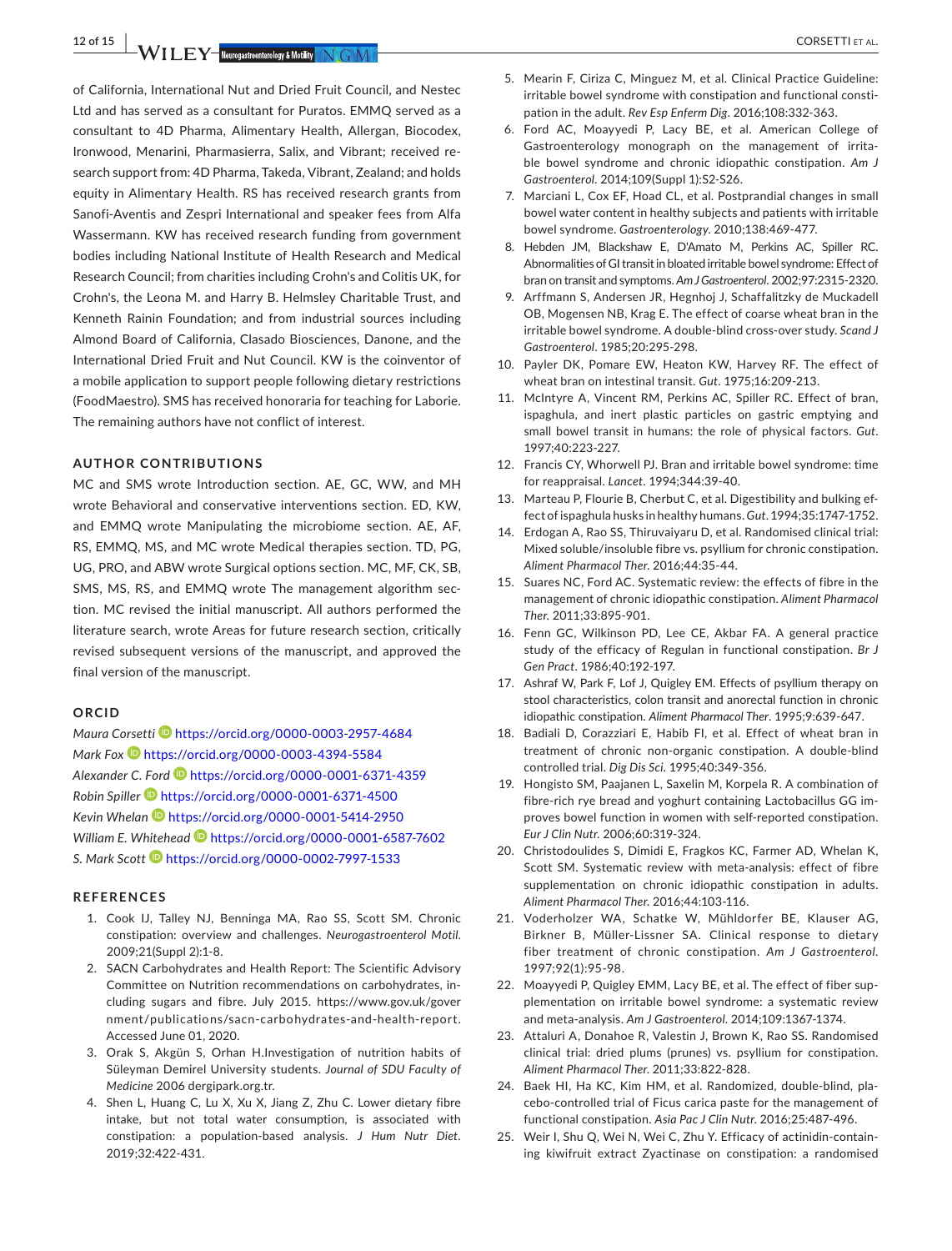double-blinded placebo-controlled clinical trial. *Asia Pac J Clin Nutr*. 2018;27:564-571.

- 26. Wilkinson-Smith V, Dellschaft N, Ansell J, et al. Mechanisms underlying effects of kiwifruit on intestinal function shown by MRI in healthy volunteers. *Aliment Pharmacol Ther*. 2019;49(6):759-768.
- 27. Staudacher HM, Lomer M, Louis P, et al. 1133 the low FODMAP diet reduces symptoms in irritable bowel syndrome compared with placebo diet and the microbiota alterations may be prevented by probiotic co-administration: a 2x2 factorial randomized controlled trial. *Gastroenterology*. 2016;150:S230.
- 28. Halmos EP, Power VA, Shepherd SJ, et al. A diet low in FODMAPs reduces symptoms of irritable bowel syndrome. *Gastroenterology*. 2014;146:67-75.
- 29. Karabudak E, Koksal E, Macit M. The relationship between body weight, fiber and fluid intake status and functional constipation in young adults. *Nutr Food Sci*. 2018;49(1):129-140.
- 30. Dupont C, Hébert G. Magnesium sulfate-rich natural mineral waters in the treatment of functional constipation–a review. *Nutrients*. 2020;12:2052.
- 31. Rao SS, Beaty J, Chamberlain M, Lambert PG, Gisolfi C. Effects of acute graded exercise on human colonic motility. *Am J Physiol*. 1999;276:1221-1226.
- 32. Modi RM, Hinton A, Pinkhas D, et al. Implementation of a defecation posture modification device. Impact on bowel movement patterns in healthy subjects. *J Clin Gastroenterol*. 2019;53(3):216-219.
- 33. Wilson PB. Associations between physical activity and constipation in adult Americans: results from the National Health and Nutrition Examination Survey. *Neurogastroenterol Motil*. 2020;32:e13789.
- 34. Heaton KW, Wood N, Cripps HA, Philipp R. The call to stool and its relationship to constipation: a community study. *Eur J Gastroenterol Hepatol*. 1994;6(2):145-150.
- 35. Etherson KJ, Horrocks EJ, Scott MS, Knowles CH, Yiannakou Y. A national biofeedback practitioners service evaluation: focus on chronic idiopathic constipation. *Frontline Gastroenterol*. 2017;8:62-67.
- 36. Chiarioni G, Whitehead WE. The role of biofeedback in the treatment of gastrointestinal disorders. *Nat Clin Pract Gastroenterol Hepatol*. 2008;5:371-382.
- 37. Chiarioni G. Biofeedback treatment of chronic constipation: myths and misconceptions. *Tech Coloproctol*. 2016;20:611-618.
- 38. Koutsomanis D, Lennard-Jones JE, Roy AJ, Kamm MA. Controlled randomised trial of visual biofeedback versus muscle training without a visual display for intractable constipation. *Gut*. 1995;37:95-99.
- 39. Chiarioni G, Salandini L, Whitehead WE. Biofeedback benefits only patients with outlet dysfunction, not patients with isolated slow transit constipation. *Gastronterology*. 2005;129:86-97.
- 40. Chiarioni G, Whitehead WE, Pezza V, Morelli A, Bassotti G. Biofeedback is superior to laxatives for normal transit constipation due to pelvic floor dyssynergia. *Gastroenterology*. 2006;130:657-664.
- 41. Heymen S, Scarlett Y, Jones K, Ringel Y, Drossman D, Whitehead WE. Randomized controlled trial shows biofeedback to be superior to alternative treatments for patients with pelvic floor dyssynergia-type constipation. *Dis Colon Rectum*. 2007;50:428-441.
- 42. Rao SS, Seaton K, Miller M, et al. Randomized controlled trial of biofeedback, sham biofeedback, and standard therapy for dyssynergic defecation. *Clin Gastroenterol Hepatol*. 2007;5:331-338.
- 43. Lee HJ, Boo SJ, Jung KW, et al. Long-term efficacy of biofeedback therapy in patients with dyssynergic defecation:results of a median 44 months follow-up. *Neurogastroenterol Motil*. 2015;27:787-795.
- 44. Rao SSC, Valestin JA, Xiang X, Hamdy S, Bradley CS. Zimmerman MB Home-based versus office-based biofeedback therapy for constipation with dyssynergic defecation: a randomised controlled trial. *Lancet Gastroenterol Hepatol*. 2018;3:768-777.
- 45. Mazor Y, Kellow JE, Prott GM, Jones MP, Malcolm A, Anorectal biofeedback: an effective therapy, but can we shorten the course to improve access to treatment? *Therap Adv Gastroenterol*. 2019;12:1756284819836072.
- 46. Shim LS, Jones M, Prott GM, Morris LI, Kellow JE, Malcolm A. Predictors of outcome of anorectal biofeedback therapy in patients with constipation. *Aliment Pharmacol Ther*. 2011;33:1245-1251.
- 47. NICE single technology appraisal. [https://www.nice.org.uk/guida](https://www.nice.org.uk/guidance/mtg36) [nce/mtg36](https://www.nice.org.uk/guidance/mtg36). Accessed June 01, 2020.
- 48. Christensen P, Bazzocchi G, Coggrave M, et al. A randomized, controlled trial of transanal irrigation versus conservative bowel management in spinal cord-injured patients. *Gastroenterology*. 2006;131:738-747.
- 49. Del Popolo G, Mosiello G, Pilati C, et al. Treatment of neurogenic bowel dysfunction using transanal irrigation: a multicenter Italian study. *Spinal Cord*. 2008;46:517-522.
- 50. Christensen P, Andreasen J, Ehlers L. Cost-effectiveness of transanal irrigation versus conservative bowel management for spinal cord injury patients. *Spinal Cord*. 2009;47:138-143.
- 51. Christensen P, Krogh K, Buntzen S, Payandeh F, Laurberg S. Longterm outcome and safety of transanal irrigation for constipation and fecal incontinence. *Dis Colon Rectum*. 2009;52:286-292.
- 52. Emmanuel AV, Krogh K, Bazzocchi G, et al. Consensus review of best practice of transanal irrigation in adults. *Spinal Cord*. 2013;51:732-738.
- 53. Wilkinson-Smith V, Bharucha AE, Emmanuel A, Knowles C, Yiannakou Y, Corsetti M. When all seems lost: management of refractory constipation-surgery, rectal irrigation, percutaneous endoscopic colostomy, and more. *Neurogastroenterol Motil*. 2018;30(5):e13352.
- 54. Black CJ, Thakur ER, Houghton LA, Quigley EMM, Moayyedi P, Ford AC. Efficacy of psychological therapies for irritable bowel syndrome: systematic review and network meta-analysis. *Gut*. 2020;69(8):1441-1451.
- 55. Gibson GR, Hutkins R, Sanders ME, et al. Expert consensus document: The International Scientific Association for Probiotics and Prebiotics (ISAPP) consensus statement on the definition and scope of prebiotics. *Nat Rev Gastroenterol Hepatol*. 2017;14(8):491-502.
- 56. So D, Whelan K, Rossi M, et al. Dietary fiber intervention on gut microbiota composition in healthy adults: a systematic review and meta-analysis. *Am J Clin Nutr*. 2018;107(6):965-983.
- 57. Wilson B, Whelan K. Prebiotic inulin-type fructans and galacto-oligosaccharides: definition, specificity, function, and application in gastrointestinal disorders. *J Gastroenterol Hepatol*. 2017;32(Suppl 1):64-68.
- 58. de Vries J, Le Bourgot C, Calame W, Respondek F. Effects of beta-fructans fiber on bowel function: a systematic review and meta-analysis. *Nutrients*. 2019;11(1):91.
- 59. Yu T, Zheng YP, Tan JC, Xiong WJ, Wang Y, Lin L. Effects of prebiotics and synbiotics on functional constipation. *Am J Med Sci*. 2017;353(3):282-292.
- 60. Hill C, Guarner F, Reid G, et al. Expert consensus document. The International Scientific Association for Probiotics and Prebiotics consensus statement on the scope and appropriate use of the term probiotic. *Nat Rev Gastroenterol Hepatol*. 2014;11(8):506-514.
- 61. Ford AC, Harris LA, Lacy BE, Quigley EMM, Moayyedi P. Systematic review with meta-analysis: the efficacy of prebiotics, probiotics, synbiotics and antibiotics in irritable bowel syndrome. *Aliment Pharmacol Ther*. 2018;48(10):1044-1060.
- 62. Agrawal A, Houghton LA, Morris J, et al. Clinical trial: the effects of a fermented milk product containing Bifidobacterium lactis DN-173 010 on abdominal distension and gastrointestinal transit in irritable bowel syndrome with constipation. *Aliment Pharmacol Ther*. 2009;29(1):104-114.
- 63. Dimidi E, Christodoulides S, Fragkos KC, Scott SM, Whelan K. The effect of probiotics on functional constipation in adults: a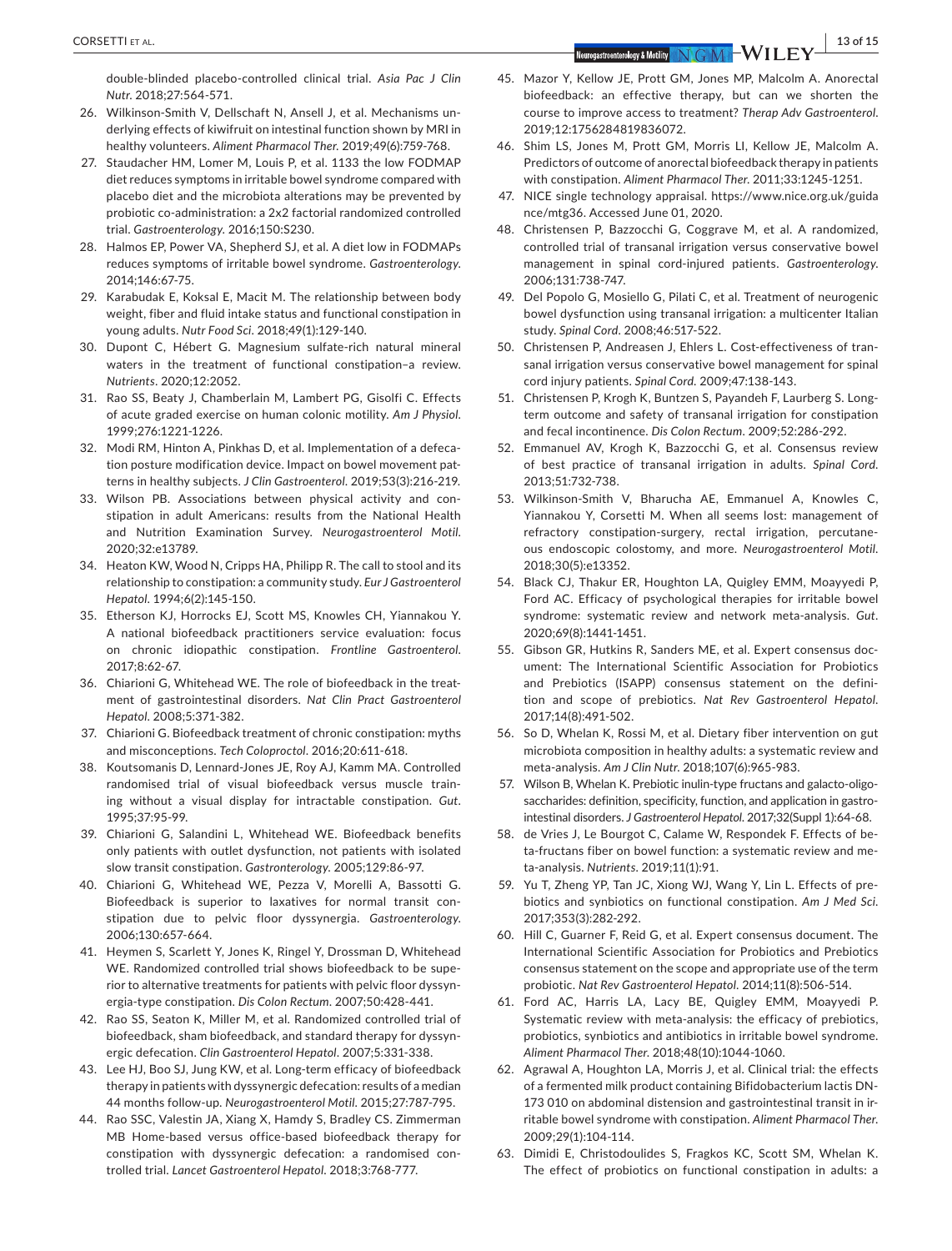**14 of 15 <sup>|</sup>**  CORSETTI et al.

systematic review and meta-analysis of randomized controlled trials. *Am J Clin Nutr*. 2014;100(4):1075-1084.

- 64. Miller LE, Zimmermann AK, Ouwehand AC. Contemporary meta-analysis of short-term probiotic consumption on gastrointestinal transit. *World J Gastroenterol*. 2016;22(21):5122-5131.
- 65. Dimidi E, Mark Scott S, Whelan K. Probiotics and constipation: mechanisms of action, evidence for effectiveness and utilisation by patients and healthcare professionals. *Proc Nutr Soc*. 2019;79(1):147-157.
- 66. Jin L, Deng L, Wu W, Wang Z, Shao W, Liu J. Systematic review and meta-analysis of the effect of probiotic supplementation on functional constipation in children. *Medicine (Baltimore)*. 2018;97(39):e12174.
- 67. Wojtyniak K, Szajewska H. Systematic review: probiotics for functional constipation in children. *Eur J Pediatr*.2017;176(9):1155-1162.
- 68. Martinez-Martinez MI, Calabuig-Tolsa R, Cauli O. The effect of probiotics as a treatment for constipation in elderly people: a systematic review. *Arch Gerontol Geriatr*. 2017;71:142-149.
- 69. Merenstein DJ, D'Amico F, Palese C, et al. Short-term, daily intake of yogurt containing *Bifidobacterium animalis* ssp. lactis Bf-6 (LMG 24384) does not affect colonic transit time in women. *Br J Nutr*. 2014;111(2):279-286.
- 70. Dimidi E, Zdanaviciene A, Christodoulides S, et al. Randomised clinical trial: *Bifidobacterium lactis* NCC2818 probiotic vs placebo, and impact on gut transit time, symptoms, and gut microbiology in chronic constipation. *Aliment Pharmacol Ther*. 2019;49(3):251-264.
- 71. Min YW, Park SU, Jang YS, et al. Effect of composite yogurt enriched with acacia fiber and *Bifidobacterium lactis*. *World J Gastroenterol*. 2012;18(33):4563-4569.
- 72. Tian H, Ge X, Nie Y, et al. Fecal microbiota transplantation in patients with slow-transit constipation: a randomized, clinical trial. *PLoS One*. 2017;12(2):e0171308.
- 73. El-Salhy M, Hatlebakk JG, Gilja OH, Brathen Kristoffersen A, Hausken T. Efficacy of faecal microbiota transplantation for patients with irritable bowel syndrome in a randomised, double-blind, placebo-controlled study. *Gut*. 2020;69:859-867.
- 74. Luthra P, Camilleri M, Burr NE, Quigley EMM, Black CJ, Ford AC. Efficacy of drugs in chronic idiopathic constipation: a systematic review and network meta-analysis. *Lancet Gastroenterol Hepatol*. 2019;4:831-844.
- 75. Bharucha AE, Pemberton JH, Locke GR. American Gastroenterological Association technical review on constipation. *Gastroenterology*. 2013;144:218-238.
- 76. Emmanuel A. Current management strategies and therapeutic targets in chronic constipation. *Ther Adv Gastroenterol*. 2011;4(1):37-48.
- 77. Johanson JF, Kralstein J. Chronic constipation: a survey of the patient perspective. *Aliment Pharmacol Ther*. 2007;25:599-608.
- 78. Tabbers MM, DiLorenzo C, Berger MY, et al. Evaluation and treatment of functional constipation in infants and children: evidence-based recommendations from ESPGHAN and NASPGHAN. *J Pediatr Gastroenterol Nutr*. 2014;58:258-274.
- 79. Williams KC, Rogers LK, Hill I, Barnard J, Di Lorenzo C. PEG 3350 administration is not associated with sustained elevation of glycol levels. *J Pediatr*. 2018;195:148-153.
- 80. Lee-Robichaud H, Thomas K, Morgan J, Nelson RL. Lactulose versus polyethylene glycol for chronic constipation. *Cochrane Database Syst Rev*. 2011;CD007570.
- 81. Loening-Baucke V, Pashankar DS. A randomized, prospective, comparison study of polyethylene glycol 3350 without electrolytes and milk of magnesia for children with constipation and fecal incontinence. *Pediatrics*. 2006;118:528-535.
- 82. Gomes PB, Duarte MA, Melo Mdo C. Comparison of the effectiveness of polyethylene glycol 4000 without electrolytes and magnesium hydroxide in the treatment of chronic functional constipation in children. *J Pediatr (Rio J)*. 2011;87:24-28.
- 83. Chapman RW, Stanghellini V, Geraint M, Halphen M. Randomized clinical trial: macrogol/PEG 3350 plus electrolytes for treatment of patients with constipation associated with irritable bowel syndrome. *Am J Gastroenterol*. 2013;108(9):1508-1515.
- 84. Rafati M, Karami H, Salehifar E, Karimzadeh A. Clinical efficacy and safety of polyethylene glycol 3350 versus liquid paraffin in the treatment of pediatric functional constipation. *Daru*. 2011;19:154-158.
- 85. Brandt LJ, Prather CM, Quigley EMM, Schiller LR, Schoenfeld P, Talley NJ. Systematic review on the management of chronic constipation in North America. *Am J Gastroenterol*. 2005;100(s1):S5-S21.
- 86. Tarrerias AL, Abramowitz L, Marty MM, et al. Efficacy of a  $CO<sub>2</sub>$ releasing suppository in dyschezia: a double-blind, randomized, placebo-controlled clinical trial. *Dig Liver Dis*. 2014;46(8):682-687.
- 87. Cotelle O, Cargill G, Marty MM, et al. A concomitant treatment by CO2-releasing suppositories improves the results of anorectal biofeedback training in patients with dyschezia: results of a randomized, double-blind, placebo-controlled trial. *Dis Colon Rectum*. 2014;57(6):781-789.
- 88. Lazzaroni M, Casini V, Bianchi Porro G. Role or carbon dioxide-releasing suppositories in the treatment of chronic functional constipation: a double-blind, randomised, placebo-controlled trial. *Clin Drug Investig*. 2005;25(8):499-505.
- 89. Wald A, Mueller-Lissner S, Kamm MA, et al. Survey of laxative use by adults with self-defined constipation in South America and Asia: a comparison of six countries. *Aliment Pharmacol Ther*. 2010;31:274-284.
- 90. Tack J, Boardman H, Layer P, et al. An expert consensus definition of failure of a treatment to provide adequate relief (F-PAR) for chronic constipation - an international Delphi survey. *Aliment Pharmacol Ther*. 2017;45:434-442.
- 91. Quigley EMM. Cisapride. What can we learn from the rise and fall of a prokinetic? *J Dig Dis*. 2011;12:147-156.
- 92. Tack J, Camilleri M, Chang L, et al. Systematic review: cardiovascular safety profile of 5HT4 agonists developed for gastrointestinal disorders. *Aliment Pharmacol Ther*. 2012;35:745-767.
- 93. Johanson JF, Wald A, Tougas G, et al. Effect of tegaserod in chronic constipation: a randomized, double-blind, controlled trial. *Clin Gastroenterol Hepatol*. 2004;2:796-805.
- 94. Black CJ, Burr NE, Ford AC. Relative efficacy of tegaserod in a systematic review and network meta-analysis of licensed therapies for irritable bowel syndrome with constipation. *Clin Gastroenterol Hepatol*. 2019;18(5):1238-1239.e1.
- 95. Mendzelevski B, Ausma J, Chanter DO, et al. Assessment of the cardiac safety of prucalopride in healthy volunteers: a randomized, double-blind, placebo- and positive-controlled thorough QT study. *Br J Clin Pharmacol*. 2012;73(2):203-209.
- 96. Omer A, Quigley EMM. An update on prucalopride in the treatment of chronic constipation. *Therap Adv Gastroenterol*. 2017;10:877-887.
- 97. Goldberg M, Li YP, Johanson JF, et al. Clinical trial: the efficacy and tolerability of velusetrag, a selective 5-HT4 agonist with high intrinsic activity, in chronic idiopathic constipation – a 4-week, randomized, double-blind, placebo-controlled, dose-response study. *Aliment Pharmacol Ther*. 2010;32:1102-1112.
- 98. Shin A, Camilleri M, Kolar G, Erwin P, West CP, Murad MH. Systematic review with meta-analysis: highly selective 5-HT4 agonists (prucalopride, velusetrag or naronapride) in chronic constipation. *Aliment Pharmacol Ther*. 2014;39:239-253.
- 99. Johanson JF, Morton D, Geenen J, Ueno R. Multicenter, 4-week, double-blind, randomized, placebo-controlled trial of lubiprostone, a locally-acting type-2 chloride channel activator, in patients with chronic constipation. *Am J Gastroenterol*. 2008;103:170-177.
- 100. Chey WD, Drossman DA, Johanson JF, et al. Safety and patient outcomes with lubiprostone for up to 52 weeks in patients with